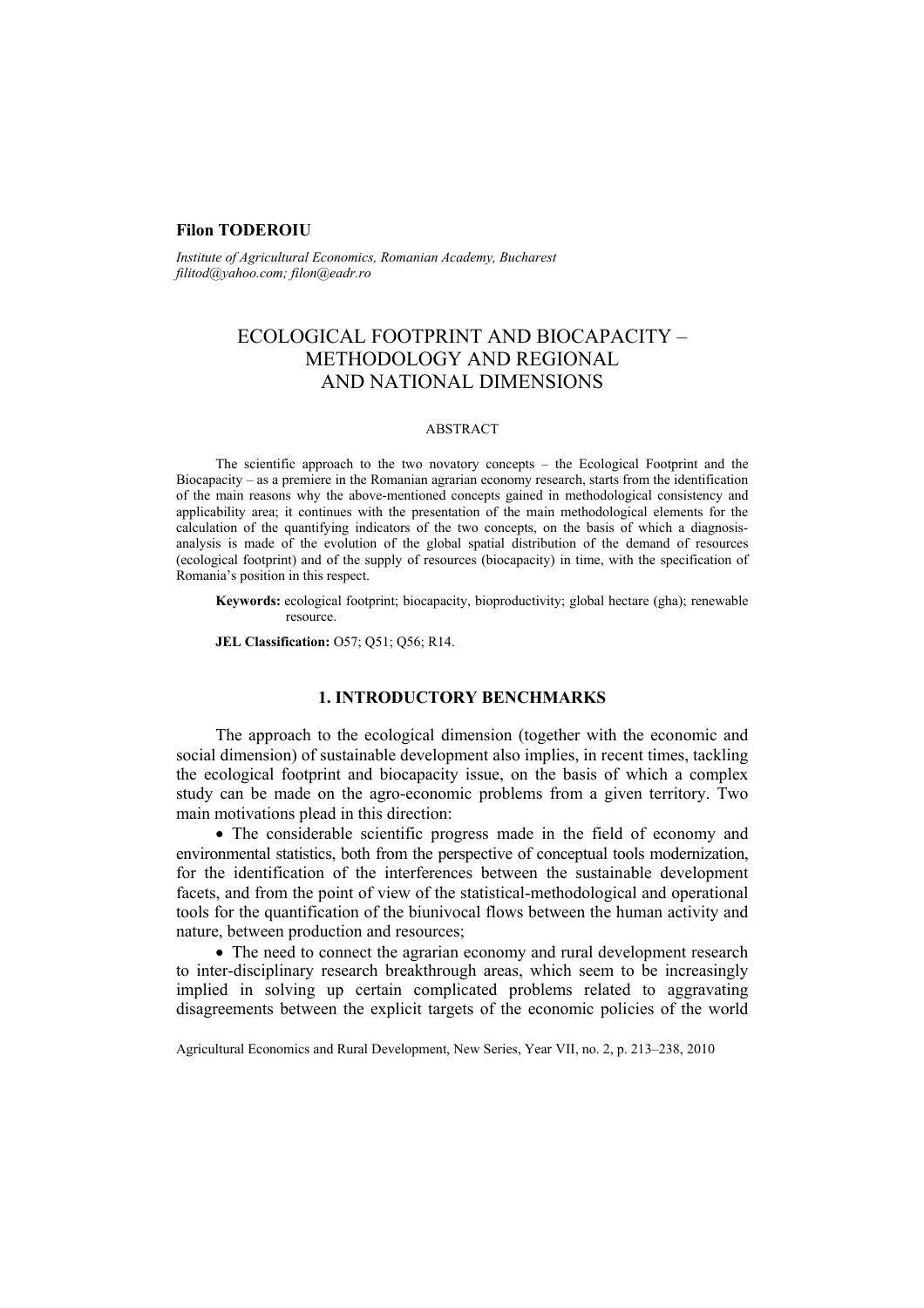production players and the discouraging perspectives of the stock of main resources of the planet.

The reasons why the development and consolidation of the ecological footprint and biocapacity concepts became increasingly present in the scientific and decisional areas, at national and international level, start from the *reconsideration*  of wealth in a limited world of resources<sup>1</sup>, as it is known that, for thousands of years, everything people needed has come from nature<sup>2</sup> (food, wool for clothing, wood for constructions and heating, etc.), and only less than 200 years ago people began to think that natural resources might be depleted. Even nowadays, everything needs an area. Be it cotton or sheep wool, mining or gravel pits, carrots or beef loin, everywhere in the world, in order to obtain them, we need square meters of terrestrial area. And finally, in order to get them, we also need a place for turning waste and gas emissions into inoffensive substances.

In the year 1994, the scientists W. Rees and M. Wackernagel proposed *the ecological footprint* as a measure of the demand human activity puts on the biosphere. More precisely, this measures the amount of biologically productive land and water required to produce all resources necessary for human consumption, which is expressed in global hectares (gha). While the consumption of area per 1 kg of potatoes is relatively easy to calculate, the calculation of electric power and oil consumption is more difficult, yet possible. If we do not to pollute the air with carbon dioxide any more, we have to fuel the electric power stations and vehicles either with renewable energy, or to remove the carbon dioxide from the air, which results from the combustion of oil and coal, by the cultivation of land areas and establishment of forests. This also need land areas, the same as the rapeseed for biodiesel, and these areas can be also calculated in hectares.

It is not about prescribing to others how to diminish the ecological footprint, but rather about how to live better, so that the core question that is raised is the following: *how can we defend our ecological wealth, as this is decisive for the future quality of our lives.* 

From the correct scientific point of view, not the (conventional) hectare is the measure unit of the ecological footprint, but the *"global hectare" (gha)*; this can be assimilated to a unitary "currency" by which the different fertility of land areas is equalized. As a given area, from a certain cultivation zone, can naturally produce more than the same area in a desert. Thus the *"global hectare" corresponds to a hectare of biological productivity at global level;* this makes it possible to compare ecosystems with differing bioproductivity in different areas of the world with the same unit, a global hectare.

 $\overline{\phantom{a}}$ <sup>1</sup> See: Mathis Wackernagel: Foreword to "Ecological Footprint Atlas 2009", 24.11.2009, GFN; <sup>2</sup> According to the physicist H.P. Duerr, "when a system cannot be extrapolated any more, this is the end".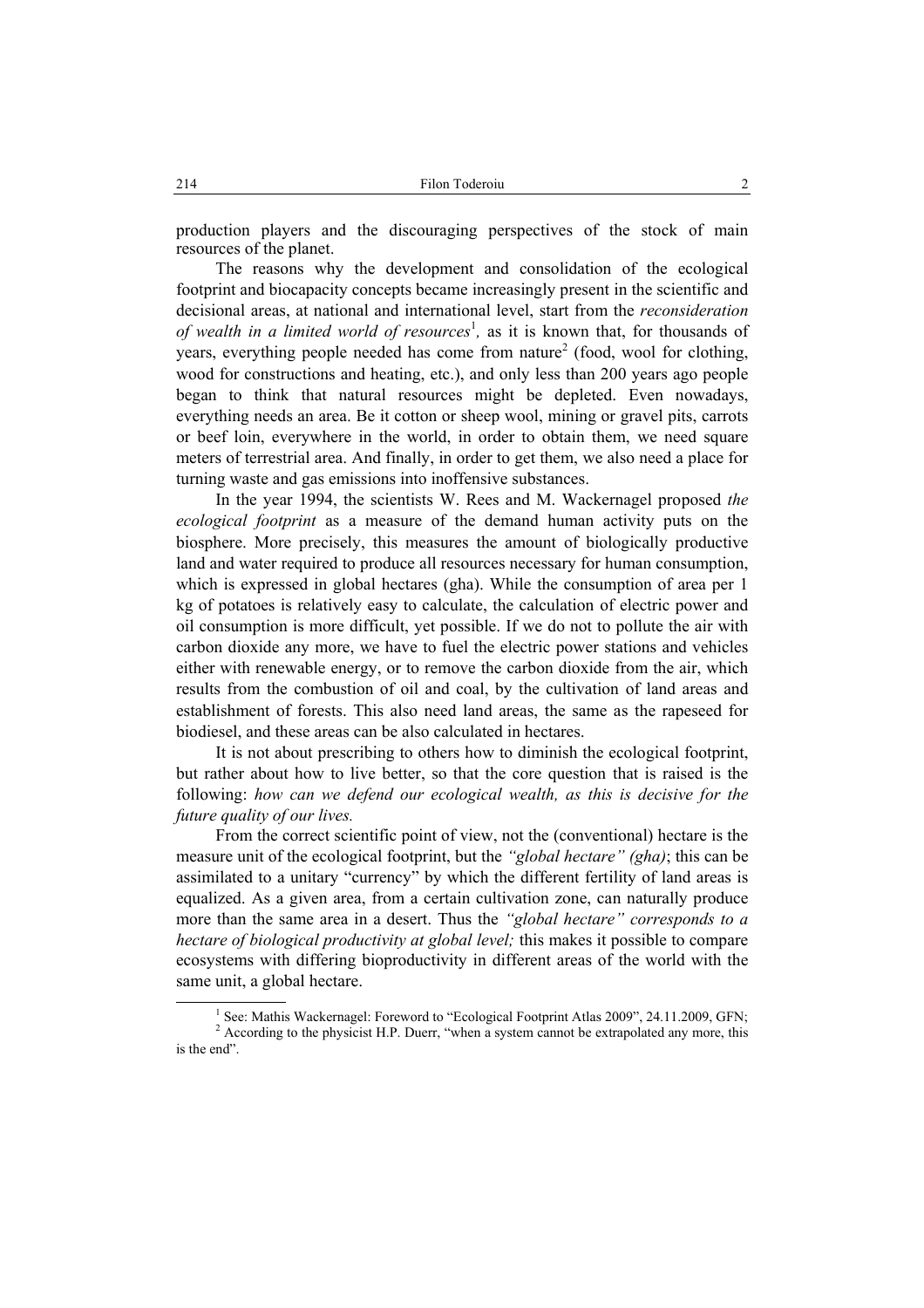If all people were to live in the same conditions as we, European, do, almost 3 planets like Terra would be needed<sup>3</sup>, and if all people were to live like the people in the United States, 5 planets would be needed. As we know for sure that we have only one planet available, Terra, and this planet will not grow, it results *the greatest injustice in the history of mankind, i.e. we, the Europeans, deprive the people from the poorer countries of their area.* A future lifestyle could be envisaged, in the sense that people can live happily and pleased within the ecological footprint that is available to them on a fair play basis. This could mean that we, here in Europe, live beyond our conditions.

The ecological footprint is a scientific concept and, at the same time, a highly educative (instructive) image. The representation of resource consumption and of the need to diminish it, in terms of biologically productive area, has a great advantage: it reveals, in a simple manner, the limitation of our living space, of our planet the Earth. And this because one thing is indubitable: *the terrestrial area size is absolutely limited.* This terrestrial area size cannot be changed. That is why questions on *who uses the limited areas and what is the object of their use,* are, in fact, accuracy questions. For example, in India, one hectare could be used for feeding an entire family of to produce fuels for a single tourist to fly to India on vacation.

What is remarkable is the fact that *humanity, in its entirety, has already a Footprint that is larger than our planet.* Translated into economic language, this means that *we do not live on "interests" (renewable land resources) but rather on "capital" (nature's substance)*. In other words, this issue could be put under other form: how much larger should our biosphere (the inhabited part of the Earth) be so as to support a given Footprint, on long term?

For few years we have begun to understand that the stealthily poisoning of the environment, the biotechnology and the biological weapons, the hole in the ozone layer and the global warming are threatening our planet in its entirety. This adds to overbidding and destructing valuable eco-systems, resulting in the loss of biodiversity.

The environmental problems are also multiplied results of each individual's behaviour. That is why they are difficult to remove. And yet some hope exists, as the people's behaviour is prone to adjustment. In simple words, *the global ethics means that our "freedom" to choose a desired lifestyle ends where our living way does not alter the life of other people, in the same human aspiration (the categorical ecological imperative).*

The competition for ecological services will play an essential role in the 21st century. If we continue business as usual, peak energy and climate change will

 $\overline{\phantom{a}}$ <sup>3</sup> Mahatma Ghandi, answering to a British journalist's question how much time India would need, as a recently independent country (1947), to catch up with the former mother country England, from the economic point of view, said: "The small island England had to conquer and exploit half the planet to accumulate its wealth. How many planets would India need for this?".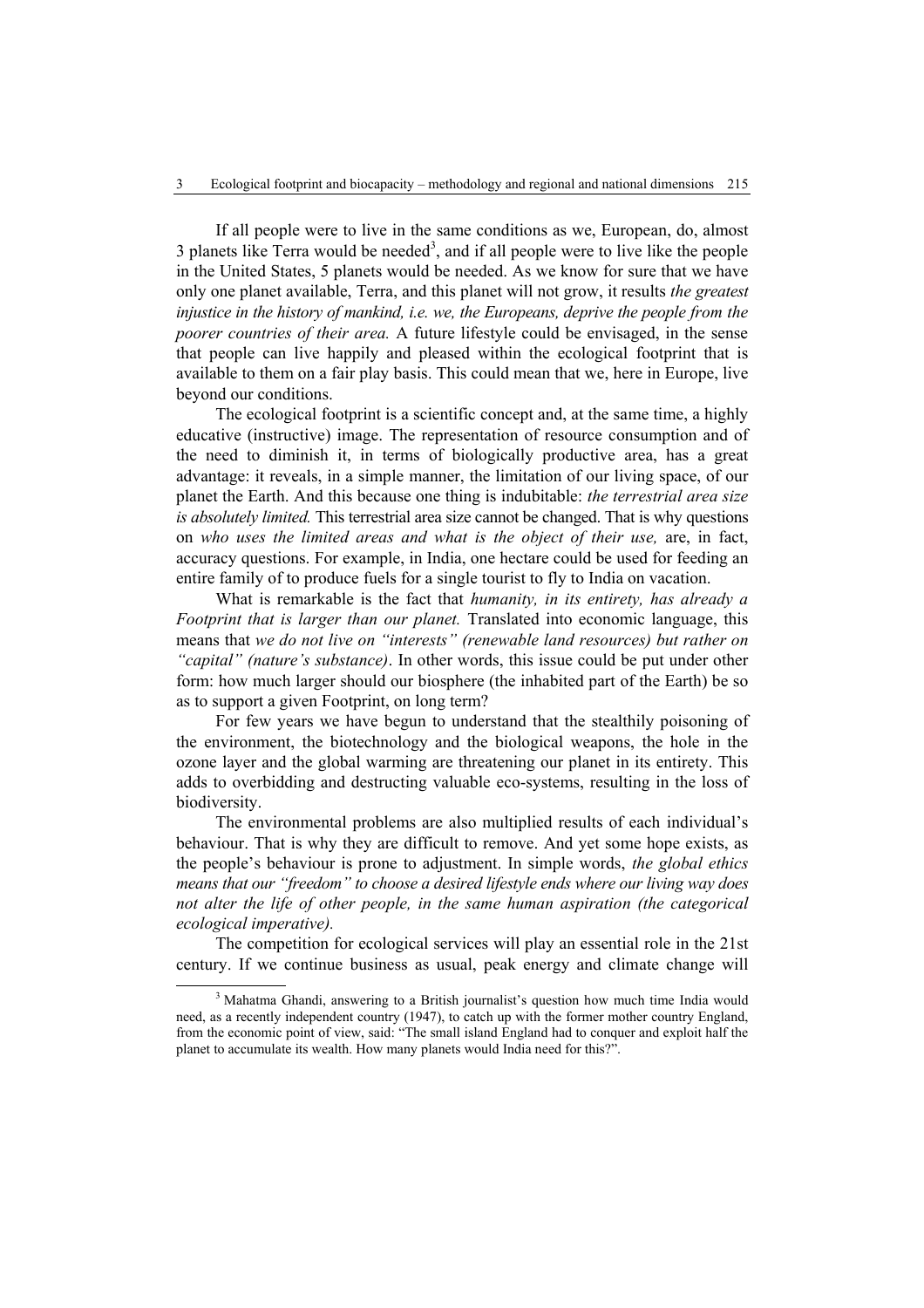combine with food shortages, biodiversity loss, depleted fisheries and freshwater stress, to create a global supply-demand crunch of essential resources.

*Humanity is already in "overshoot", using more resources than Earth can renew.* In a "peak everything" world, if consumption trends in today's wealthy nations and in the emerging economies continue at current rates, overshoot will increase dramatically. This will mean further degradation of the Earth's capacity to generate resources, continuing accumulation of greenhouse gases and other wastes, and the possible collapse of critical ecosystems.

But these problems are not unsolvable. The good news is that solutions need not wait for a global consensus. While the current debates assume that those who act first may be at a competitive disadvantage, the opposite is often true. Acting aggressively now to implement sustainable solutions will reward the "pioneers" with lower resource costs, greater flexibility in the face of supply chain perturbations and better positioning to take advantage of opportunities provided by a fast changing economy.

Many opinion leaders are trapped in the misconception that advancing the sustainability idea is detrimental to the economy, an expense that will be only affordable at some later date. Unfortunately, later means now, *and the consequences of putting off change until later is that humanity will be unprepared for the challenge of living within the limits of our natural resources.* 

Resource accounting is therefore as vital to the interests of any country, or city as is financial accounting. *Those who are prepared for living in a resourceconstrained world will fare far better than those who are not.* 

In an age of growing resource scarcity, the wealth of nations will be increasingly defined in terms of *who has ecological assets and who does not.* Preparing for this new economic "truth" will take time, making it urgent to begin as quickly as possible. Strategies will need to be simultaneously implemented so as to protect the ecological reserves, while minimizing or reducing a nation's demand on ecosystem services – its "Ecological Footprint" (EF).

Stimulating and supporting the technological innovations and services that promote well-being without draining resources will play a key role in this effort. *The cities, regions or countries that are not able to promote a high quality of life on a low Ecological Footprint will have a less favourable position in a resourceconstrained future.* 

In the absence of significant change, *the countries that extensively depend upon ecological resources from abroad will become particularly vulnerable to*  supply chain disruptions, as well as to rising costs for greenhouse gas and waste disposal. At the same time, *the countries with sufficient ecological reserves to balance their own consumption and even export resources will be at a competitive advantage.*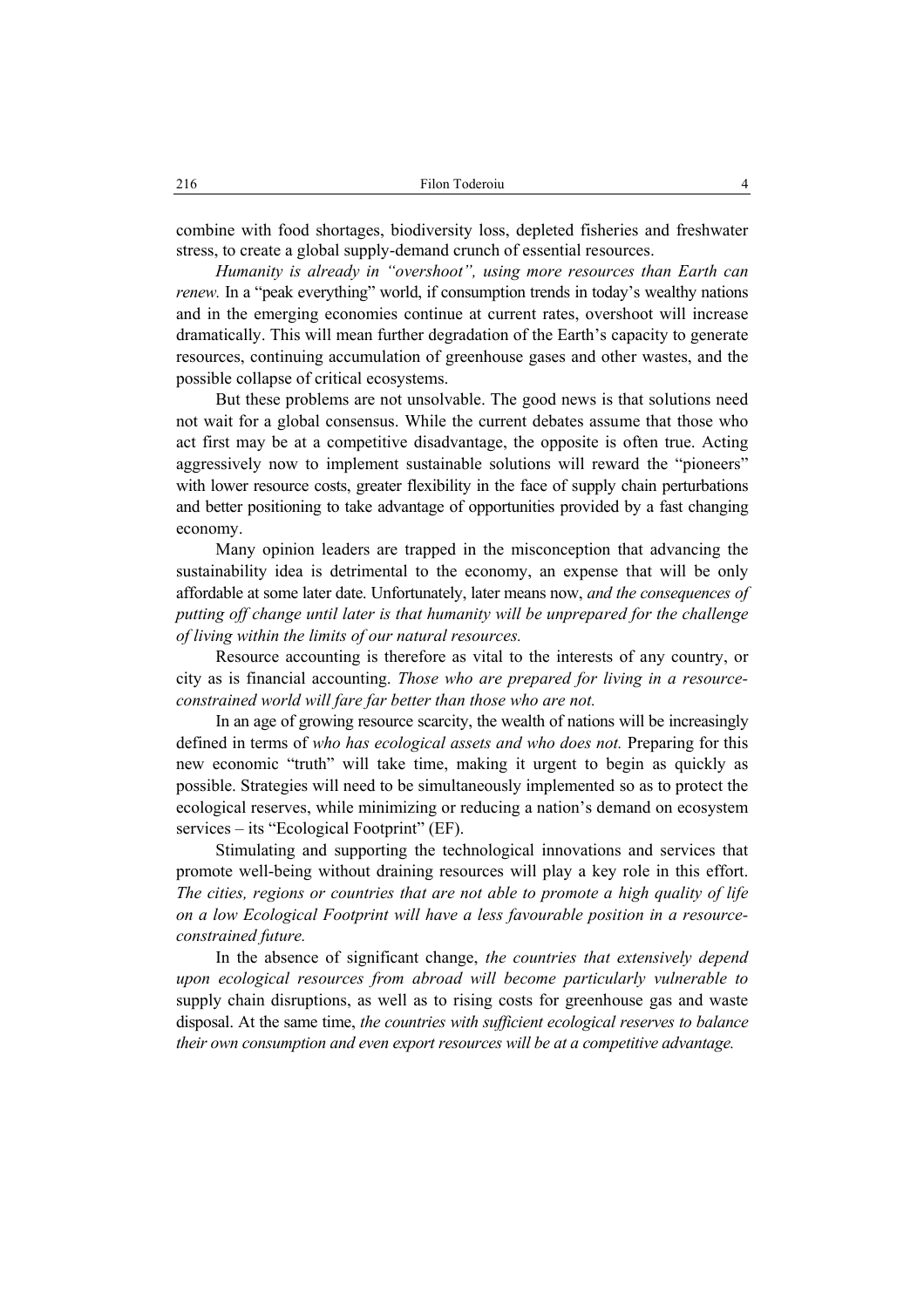## **2. MATERIAL AND METHOD**

#### **2.1. Ontogenesis of Ecological Footprint and Biocapacity metrics**

Without a way to compare the demand on ecological services to the available supply, it is easy for policy makers to ignore the threat of overshoot, and remain entangled in ideological debates over the "*affordability of sustainability*". Clear metrics are needed to change these ideological debates into discussions based on empirical facts. This will lead to an understanding of what the real risks are, and facilitate building consensus over the actions needed to address them.

As a reaction to this need for metrics, the Ecological Footprint (EF) was developed over 15 years ago. Since that time, *this has become an increasingly mature and robust way of capturing human demand on nature.* But its evolution is not yet complete. With growing recognition of the value of this measurement and its adoption by more governments and economic activities, it has become clear that the development of the Ecological Footprint needs to be significantly accelerated.

In the year 2003, *Global Footprint Network (GFN)* was created to respond to this need. Besides improving the scientific rigour and transparency of the *Ecological Footprint methodology*, this international NGO works to *promote a sustainable economy, by making ecological limits central to decision-making.* The goal is *to ensure population's well-being by ending overshoot, decreasing pressure on critical ecosystems*, so that they remain robust, while continuing to provide humanity with essential ecological services.

The *Global Footprint Network (GFN)* does this on the basis of the Ecological Footprint, in collaboration with more than 100 partner organizations, which are included in the network. It coordinates the research activity, develops methodological standards, and supplies the decision-makers with extensive resource accounts, so as to help the human economy operate within the Earth's ecological limits. At the core of this effort are the *National Footprint Accounts (NFA)*, which provide *a detailed accounting of ecological resource demand and supply for all nations with populations over 1 million inhabitants*.

The *Global Footprint Network (GFN)* and its partners alone cannot achieve the shift to sustainable economy. All the key stakeholders – mainly nations, international agencies, regions and companies – should get involved, as it is they who are subject to risk if they cannot monitor their ecological performance.

One thing is clear*: as the natural capital becomes scarcer than financial capital, a good governance will depend on the resource accounts,* such as the *Ecological Footprint (EF)*, as much as it depends on *Gross Domestic Product (GDP)* and other financial accounts.

In an increasingly resource-constrained world, it is *government's fiduciary responsibility to know well its ecological capacity and how much it is using of the*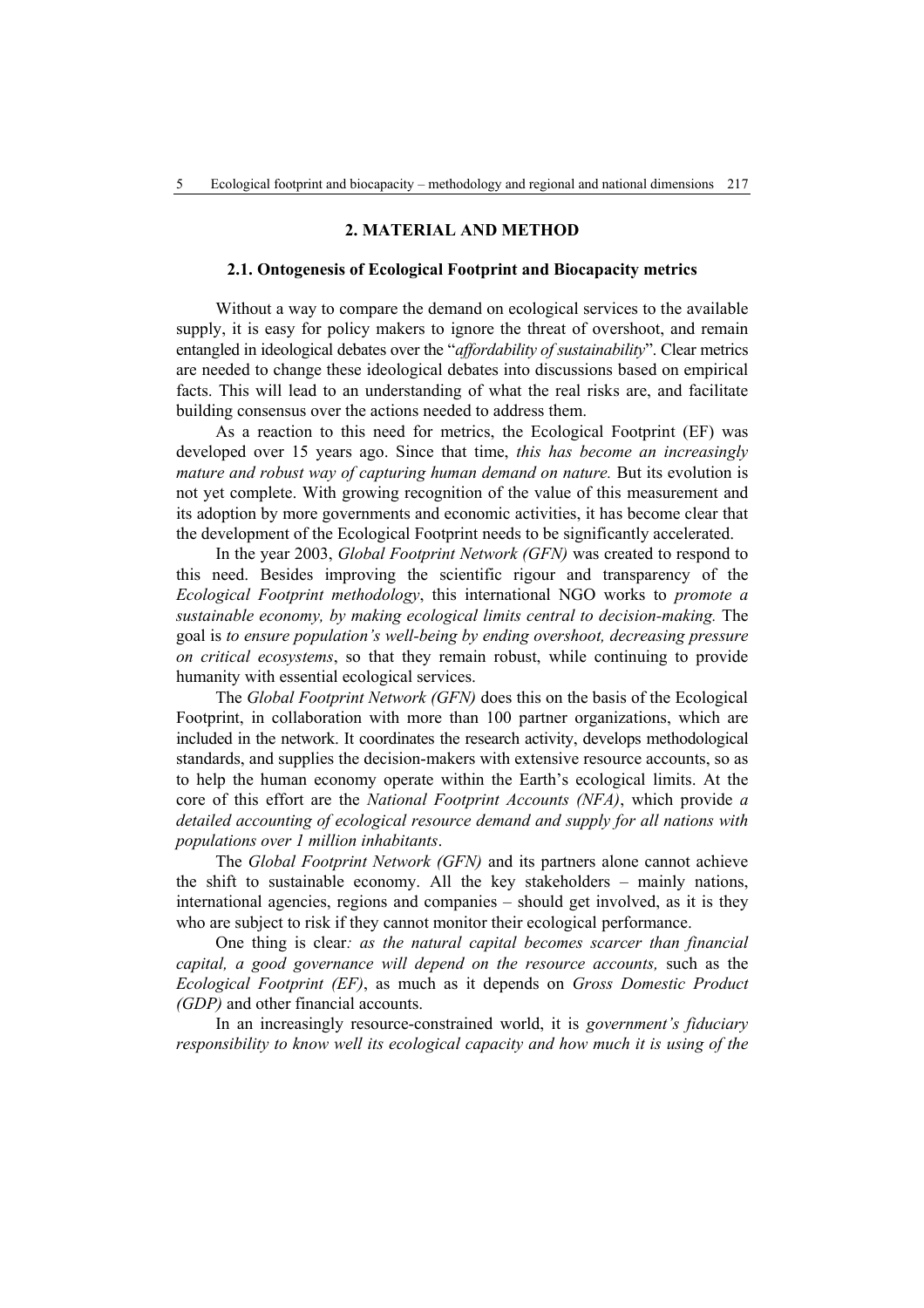*capacity it has. The Global Footprint Network (GFN),* therefore, makes the *governments institutionalize the Ecological Footprint metric and use it as an indicator for planning and policy decisions, in parallel with financial indicators such as GDP.* As this effort focuses on nations, the goal will not be reached in the absence of active participation from the part of the economic sector, of civil society and academic institutions. Therefore, the Network is working with these entities as well.

# **2.2. Methodology used for calculating the Ecological Footprint and Biocapacity**

#### *2.2.1. Preliminary methodological hypotheses*

*The Ecological Footprint (EF) is a measure of the demand addressed to the biosphere by the human activity.* More precisely, it *measures the amount of biologically productive land and water area needed to produce all the resources that an individual, population or activity consumes and to absorb the waste that these generate*, given the current technology and management practices of the existing resources. This area can then be compared with the *biological capacity (biocapacity),* respectively the *amount of productive area that is available to generate these resources and to absorb the waste.* 

If a land or water area provides more than one of these services it is only counted once, so as not to exaggerate the amount of productive area actually available. *Land or water area is scaled according to its biological productivity. This scaling makes it possible to compare ecosystems with different bioproductivity from different areas of the world in the same unit, the global hectare (gha). A global hectare represents a hectare with world average productivity.* 

The Ecological Footprint (EF) and Biocapacity (BC) accounting is based on six fundamental assumptions (hypotheses) (Wackernagel 2002):

1. The majority of the resources people or activities consume and the wastes they generate can be tracked;

2. Most of these resources and waste flows can be measured in terms of the biologically productive area necessary to maintain them. Resource and waste flows that cannot be measured in terms of biologically productive area are excluded from the assessment, leading to a systematic underestimation of the total demand these flows place on ecosystems;

3. By scaling each area in proportion to its bioproductivity, different types of areas can be converted into the common unit of average bioproductivity, the global hectare (gha). This unit is used to express both the Ecological Footprint (EF) and the Biocapacity (BC);

4. Because a global hectare of demand represents a particular use that excludes any other use tracked by the Footprint, and all global hectares in any single year represent the same amount of bioproductivity, they can be summed. Together, they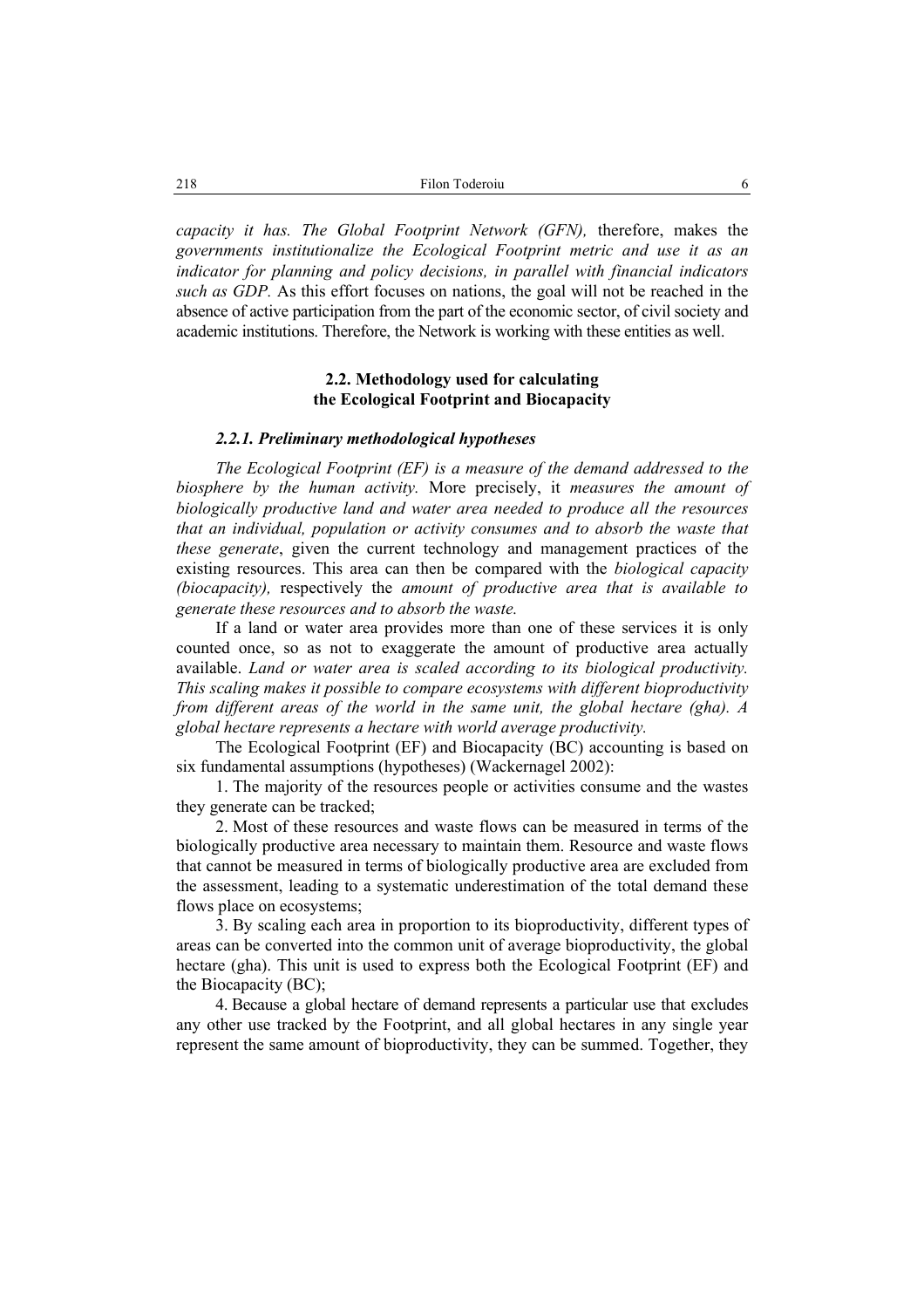represent an aggregate demand or Ecological Footprint. In the same way, each hectare of productive area can be scaled according to its bioproductivity and then added up to calculate biocapacity;

5. As both concepts are expressed in global hectares (gha), human demand (as measured by Ecological Footprint accounts) can be directly compared to global, regional, national or local biocapacity;

6. Area demanded can exceed the area available. If demand on a particular ecosystem exceeds the ecosystem's renewal capacity, the ecological assets are being diminished. For example, people can temporarily demand resources from forests or fisheries faster than they can be renewed, and the consequences are smaller stocks in that ecosystem. When the human demand exceeds available biocapacity, this is referred to as overshoot, i.e. "exceeding the limits".

*Ecological Footprint analysis tracks the regenerative capacity of an ecosystem in terms of historical flows of natural resources.* A "flow" corresponds to an amount per time unit, (for instance the number of tons of roundwood grown in a given area over a one-year period). A "stock" is the standing balance of resources at any specific time, (for instance, the tons of roundwood available for harvest in a hectare of forest at the end of a given year). The National Footprint Accounts (NFA) capture flows rather than stocks, and thus do not specify when overshoot will result in the total depletion of accumulated resources in an ecosystem.

Humanity is using the regenerative capacity of the Earth each year – the flow of resources – while at the same time eating into the standing stock of resources that has been built over time and accumulating waste in the environment. This process reduces our ability to harvest resources at the same rate in the future and leads to ecological overshoot and possible ecosystem collapse.

# *2.2.2. Calculation methodology of the national ecological footprint*

*The National Footprint Accounts*<sup>4</sup> *(NFA)* track the countries' use of ecological services and resources, as well as the available biocapacity of each country. As in the case of other resource accounts, these represent static, quantitative descriptions of outcomes, for any given year in the past for which data exist.

*The National Footprint Accounts (NFA)* objectives are the following:

• To provide a scientifically robust and transparent calculation of the demands placed by different nations on the regenerative capacity of the biosphere;

• To build up a reliable and consistent method that enables the comparison of nations' demand on global renewal capacity;

• To produce information in a format that is useful for the development of policies and strategies on living within biophysical limits;

 $\overline{4}$  The detailed calculation methodology of the most updated accounts is described in *Calculation Methodology for National Footprint Accounts, 2009 Edition (Ewing et al. 2009). The implementation* of the National Footprint Accounts, through templates based on databases, is described in *Guidebook to the National Footprint Accounts 2009* (Kitzes et al. 2009).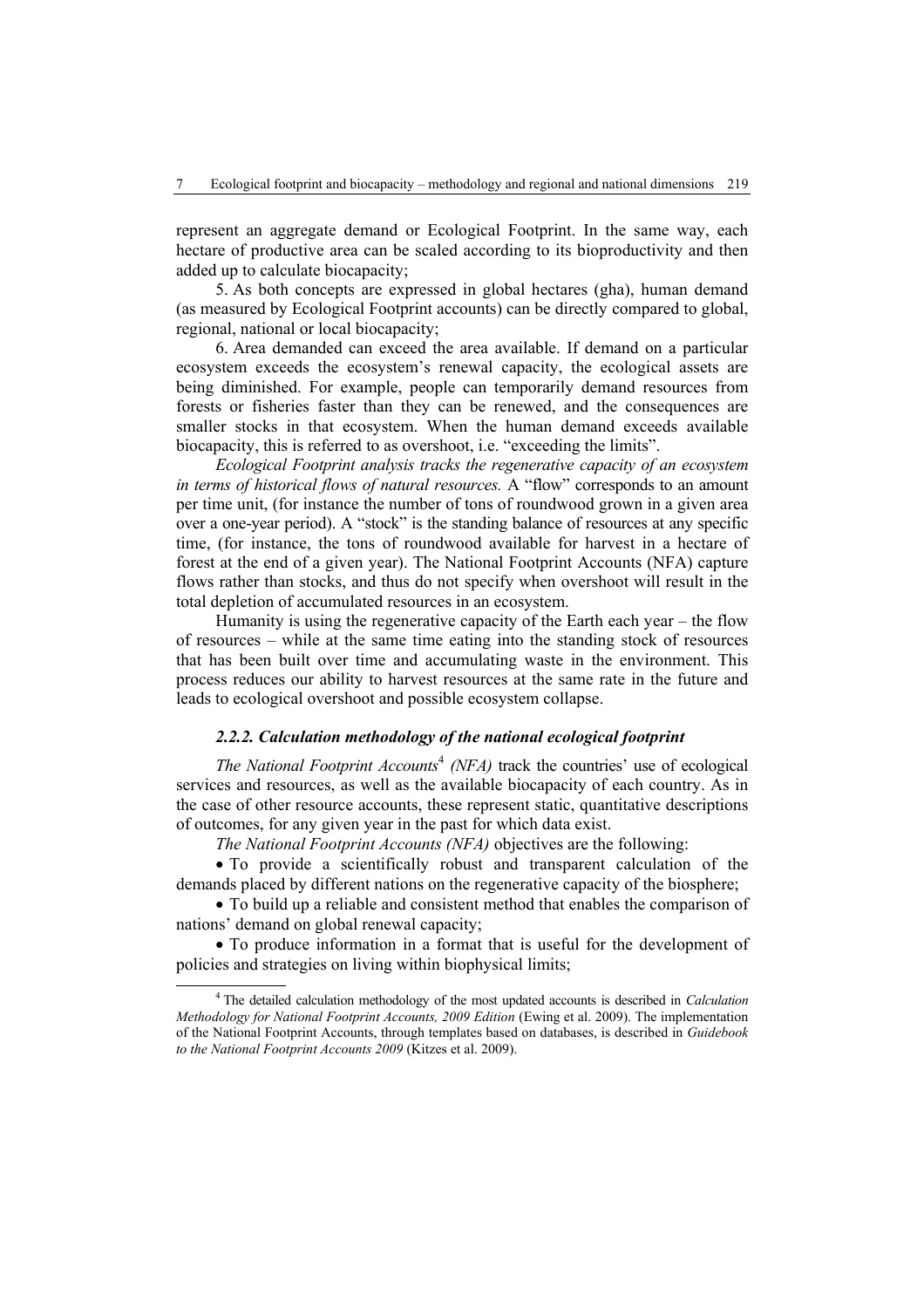• To generate a core dataset that can be used at the basis of sub-national Ecological Footprint analysis, such as those for provinces, states, economic activities or products.

The National Footprint Accounts, 2009 Edition, calculates the Footprint and Biocapacity for 240 countries, territories and regions, since 1961 up to 2006. Out of the 240 countries, territories and regions, 126 were consistently covered by the UN statistical system and by other datasets.

*The evaluation of the Ecological Footprint* starts from the fact that all the renewable resources come from the Earth. This is calculated for the flows of energy and matter to and from any defined economy and converts them in corresponding land and water areas needed, revendicated by nature to support these flows.

*The Ecological Footprint is defined as the "productive land area and water ecosystem necessary to produce the resources consumed by the population and to assimilate wastes produced by the population, in any place located on land and*  water".<sup>5</sup> The actual extraction of renewable resources is then compared with what is renewed each year. The non-renewable resources are not evaluated, as by definition their utilization is not sustainable.

The total "Footprint" for a given population's activities is measured in terms of *"global hectares." A global hectare is one hectare (2.47 acres) of productive biological area, with an annual productivity equal to the world average. At present, the biosphere totals about 11.2 billion hectares of biologically production area, which corresponds to about one quarter of the Earth's area.* These biologically productive hectares include 2.3 billion hectares of ocean and inland waters and 8.8 billion hectares of land. The terrestrial land area consists of 1.5 billion hectares of cropland, 3.5 billion hectares of grazing land, 3.6 billion hectares of forestland, as well as 0.2 billion hectares of built-up land.

These areas represent the total amount of the biologically productive hectares on which we rely for our survival. These represent the natural land capital, and their yearly yield represents the yearly yield of our natural capital.

This measurement can be also presented in terms of types of products or services provided by a global hectare. For example, in terms of goods from the crop land, products of animal origin, fish, forestry products, built-up land, as well as use of energy and water, such analyses identify what zones put the highest pressures on ecosystems and can help to the establishment of policy priorities. The increase in products of animal origin and in the consumption of fossil fuels are two areas under fast growth.

The *National Footprint Accounts (NFA)* track the human demand of ecological services in terms of *six main types of land use* (cropland, grazing land, forests, carbon footprint, fishing grounds and built-up land).

 $rac{1}{5}$ <sup>5</sup> Wackernagel Mathias and W. Rees, Our Ecological Footprint, Gabriola Island, BC: New Society Publishers, 1996.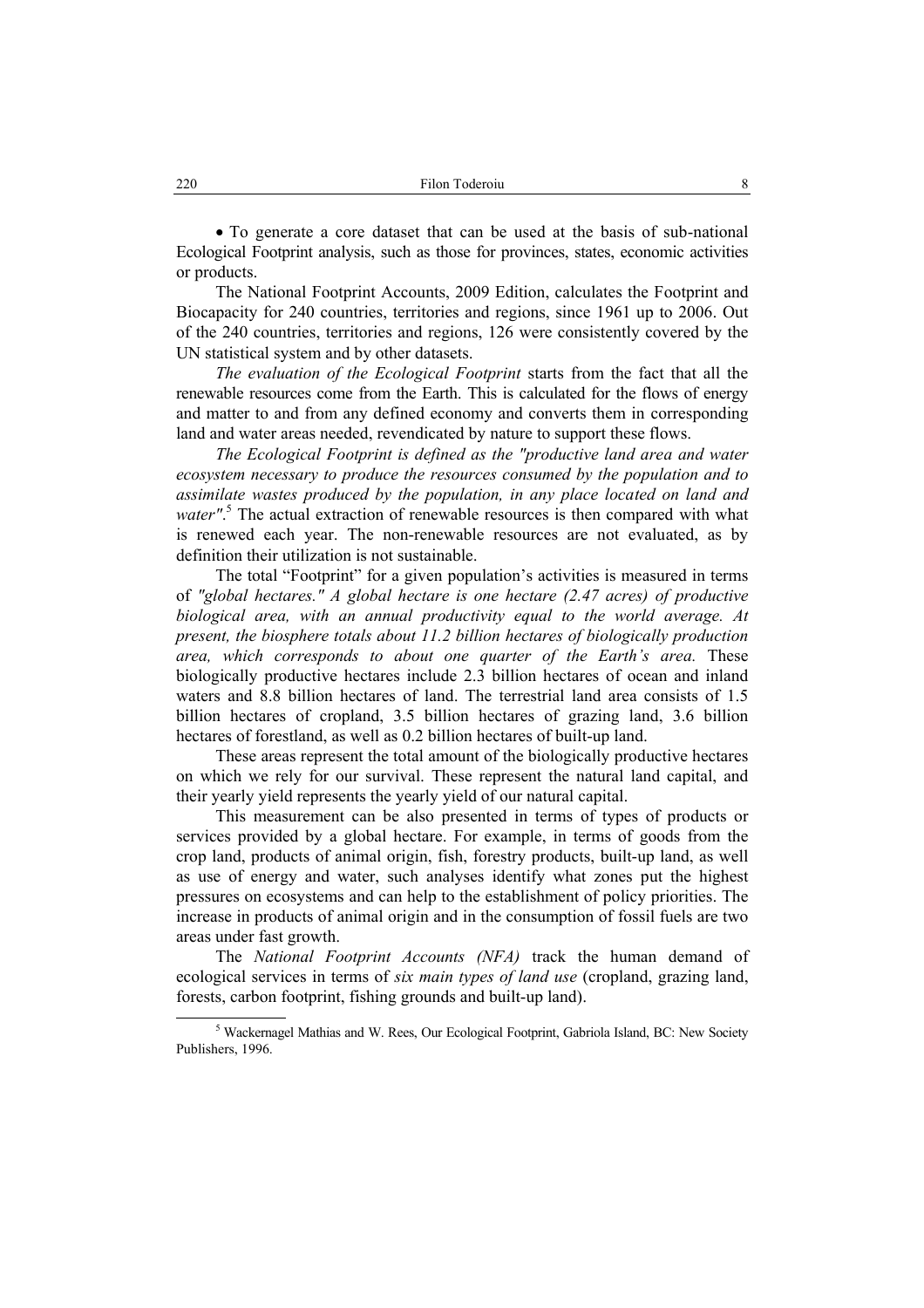Except for the built-up land and forest, for carbon dioxide uptake, *the ecological footprint, by each type of land use, is calculated by summing up the contributions of a variety of specific products.* 

*The Ecological Footprint calculates the combined demand of ecological resources, wherever these are located, and present them as average global area necessary to support a specific human activity. This quantity is expressed in units of global hectares (gha), defined as hectares of bioproductive areas with world average bioproductivity.* 

By expressing all results in a common measurement unit, *biocapacity and Ecological Footprint can be directly compared across land use types and countries.*

The demand for resource production and waste assimilations are translated into global hectares, *by dividing the total amount of a resource consumed by the average yield per hectare,* or by dividing the waste emitted by the absorption capacity per hectare.

The average yields per hectare are calculated on the basis of various international statistics, from FAO in the first place (FAO ResourcesSTAT Statistical Databases).

Yields are mutually exclusive: if two crops are grown on the same hectare at the same time, one portion of the hectare is assigned to one crop, and the remaining portion to the other crop. This avoids double registration. This follows the same logic as measuring the farm size: each hectare is counted only once, even though it might provide multiple services.

*The Ecological Footprint (EF)*, under its simplest form, is calculated by the following equation:

 $EF = (C_A / R_A)$  (1), where:

 $-C_A$  is the annual demand of a product and

 $-$ **R**<sup> $\text{A}$  is the annual yield of the same product, expressed in global hectares.</sup>

The way global hectares are calculated is explained in more detail below, after the various area types are introduced. But, in essence, the global hectares are estimated by means of two hectares: *the yield factors* (that compare the national average yield per hectare and the world average yield for the same land category) and *the equivalence factors* (that capture the relative productivity of different land and sea area types).

Therefore, the *Ecological Footprint (EF)* formula becomes:

 $EF = [(Q / q_N)^* f_a^* f_e]$  (2), where:

 $-Q$  is the quantity of a product harvested or waste emitted (equal to  $C_A$  from the formula above);

 $-$ **q**<sub>N</sub> is the national average yield for **Q**;

 $-f_{q}$  si  $f_{e}$  are the yield factor and equivalence factor, respectively, for the respective country and land use type.

*The yield factor*  $(f_q)$  is the ratio of national to world average yields. It is calculated as the annual availability of usable products and varies by country and year. *The equivalence factors* (**fe**) translate the area supplied or demanded of a specific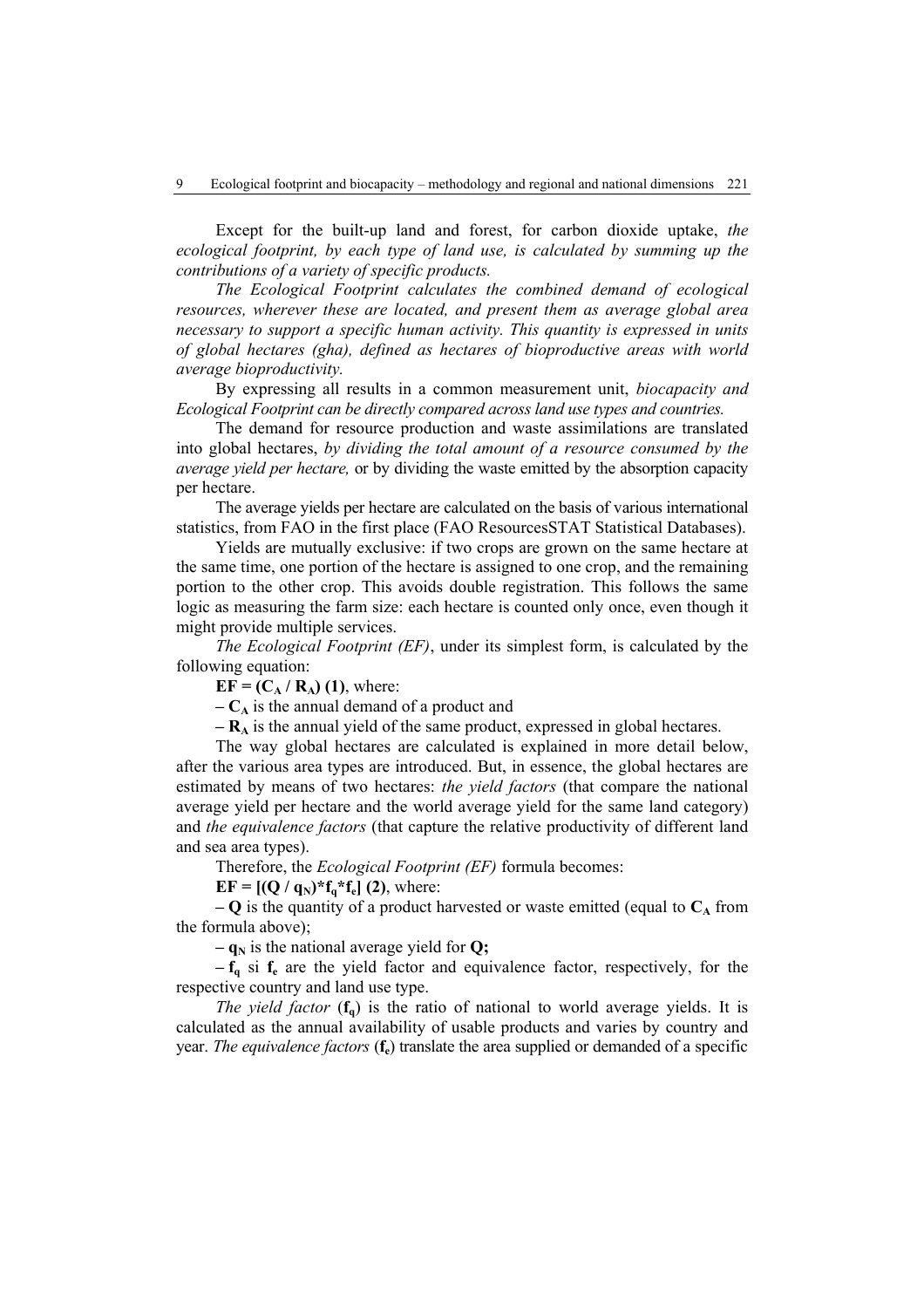land use type (e.g. world average cropland, grazing land, etc.) into units of world average biologically productive areas (global hectares) and varies by land use type and year.

The annual demand for manufactured or derivative products (e.g. flour or wood pulp) is converted into primary product equivalent (e.g. wheat or wood), by using the *extraction rates.* These quantities of primary product equivalent are then translated into Ecological Footprint. The Ecological Footprint also includes the necessary energy required by the manufacturing process.

*The Ecological Footprint Accounts (EFA)* calculate the Ecological Footprint (EF) of a population from several perspectives. Most commonly reported is the *Ecological Footprint of consumption (EF<sub>C</sub>)* of a population, just typically called Ecological Footprint.

*The Ecological Footprint of consumption (EF<sub>C</sub>)* for a given country measures the biocapacity demanded by the final consumption of all the residents of the country. This (consumption) includes their household consumption, as well as their collective consumption (such as schools, roads, fire brigades, etc.) that serves the household, but may not be directly paid for by the households.

By contrast, the *Ecological Footprint of primary production (EF<sub>P</sub>)* of a country is the sum of Footprints for all the harvested resources and waste generated within the country's geographical borders. The following are included here: the total area of the country necessary for supporting the harvest of primary products (cropland, grazing land, forest land, fishing grounds), the country's infrastructure and hydropower (built-up land), as well as the area needed to absorb fossil carbon dioxide emissions generated within the country (carbon Footprint).

The difference between the production and consumption Footprint is represented by trade, which is shown in the next equation:

 $EF_C = [EF_P + EF_M - EF_X]$  (3), where:

- $-EF_C$  is the Ecological Footprint of consumption;
- $-$  **EF** $_{P}$  is the Ecological Footprint of production;
- $-EF_M$  and  $EF_X$  are the footprints of the imported and exported commodity flows.

In order to measure the footprint of imports  $(EF_M)$  and of exports  $(EF_X)$ , one needs to know both the quantities traded and the embodied resources (the carbon dioxide emissions inclusively) in all categories.

The embodied Footprint is measured as the number of global hectares necessary to obtain a ton of a given product per year. The Footprint intensity of any primary product is by definition the same anywhere in the world as it is expressed in global hectares. However, the embodied Footprint of secondary products will depend on transformation efficiencies (extraction rates), and these vary across countries.

The National Footprint Accounts, 2009 edition, track the embodied Ecological Footprint of over 700 categories of traded crop, forestry, livestock and fish products. The embodied carbon dioxide emissions in 625 categories of products is used with trade flows from the United Nations' COMTRADE database (UN Commodity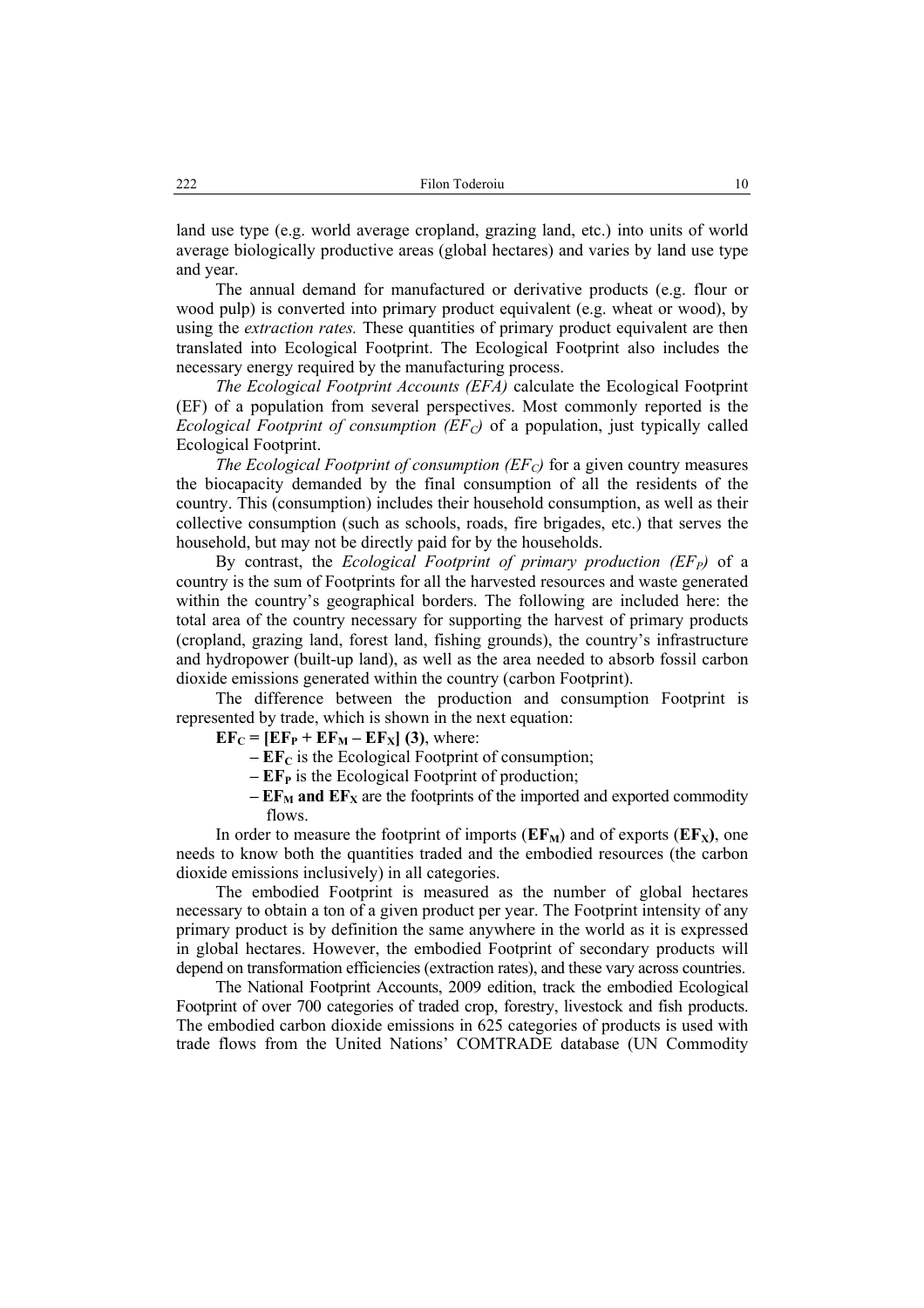Trade Statistics Database 2007) to calculate the embodied carbon Footprint in traded goods.

In the National Footprint Accounts, the embodied Footprint of trade is calculated assuming world average Footprint intensity for all products. Using world average efficiencies for all traded goods is an overestimate of the Footprint of exports for countries with higher-than-average production efficiency. At the same time, it underestimates the Footprint of consumption in the respective country. For the countries with below-average transformation efficiencies for secondary products, the opposite is true: an underestimate of the embodied Footprint of exports determine an exaggerated Footprint of consumption.

The Ecological Footprint refers to the total number of hectares worldwide, which are necessary to support a specific population, regardless if these hectares are inside the national frontiers where this population lives. It takes into consideration the net consumption of the population (or of the activity) of interest, deducting the global hectares used for export from those used for imports and production. The Footprint of individual nations varies considerably, from high levels of about 10 hectares per capita for countries such as United Arab Emirates, United States and Kuwait, to less than 1 hectare per capita, in Haiti, Somalia and Afghanistan.

By comparing the Ecological Footprint size with the actual bioproductive capacity of a given country, it is possible to determine whether the country is facing an *ecological deficit* (using more than it has) or it has *ecological reserve.*  The United States, Japan, Great Britain as well as the United Arab Emirates are all under ecological deficit, using a much higher number of global hectares than it is provided by their own land area. The countries with ecological reserve are Australia, Mongolia and Gabon. Certain countries can have ecological deficits by taking bioproductive hectares from other countries. However, the world deficit, represented by an overshoot of 20%, cannot be compensated, as there is only one planet available. These data highlight the intimate link between the ecological sustainability and even distribution, as well as the international trade contribution to the inequalities in national Footprints.

The Ecological Footprint methodology is detailed, but not excessively complex. The input data are accessible to the public from national, international and private organizations. A variety of calculation hypotheses are made, but these are explicit and always imply a conservative interference. The weaknesses in this pioneering effort have been recognized, many of them have been corrected, while others are approached by the continuation of research.

One of the numerous strengths of the Ecological Footprint is its immediate intuitive recurrence. Together with the reasonable and continuous improvement of methodology, this recurrence led to its use on a large scale, in a variety of settings, approaching the national, regional, municipal and even individual Footprints. The measure *per se* describes the Footprint size for a given population or activity.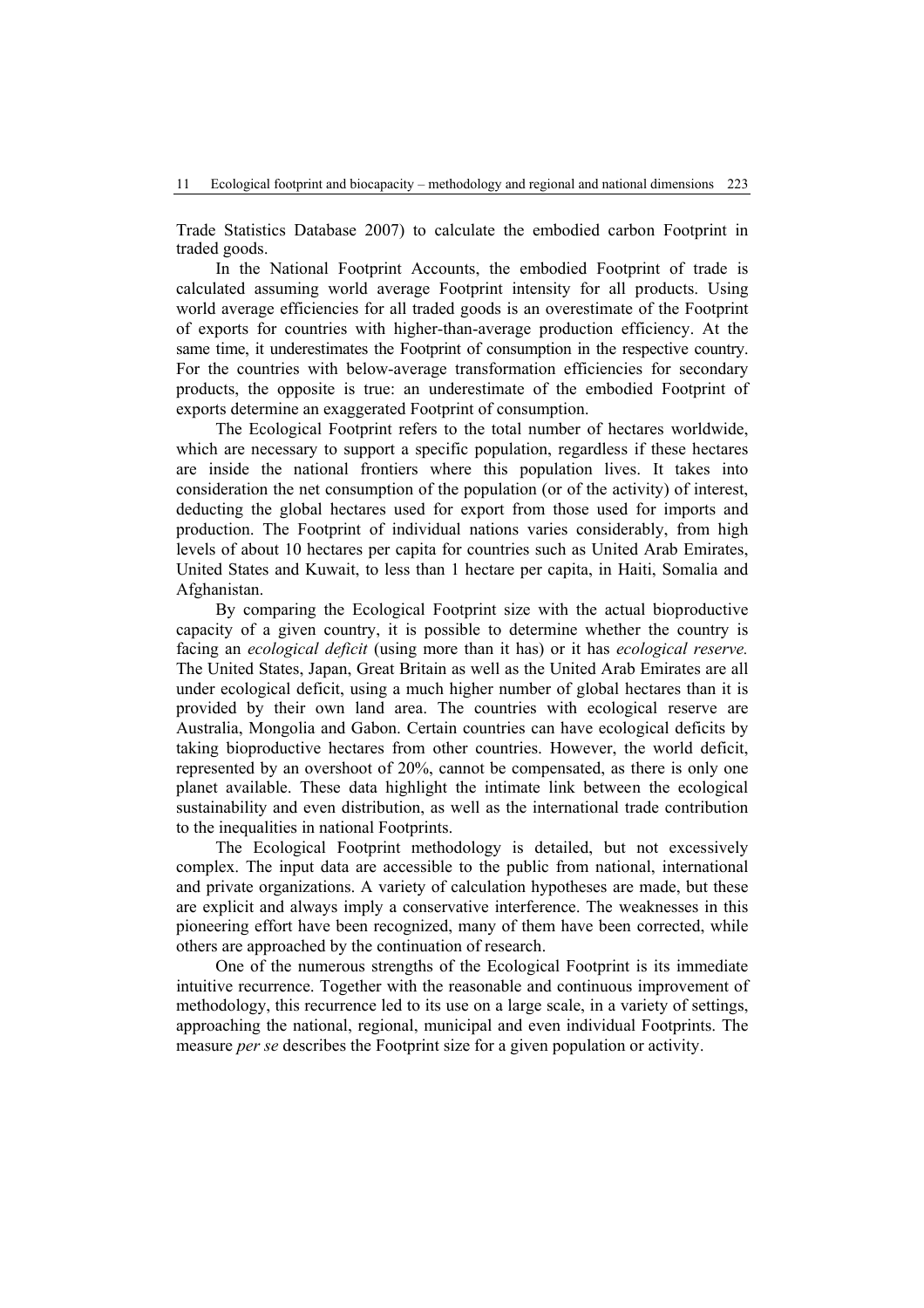Once the Ecological Footprint implications for the policy and planning purposes have been recognized, it begins to be applied by many countries and municipalities, in the application and monitoring of their sustainable development agenda. This proved to be a useful research tool in order to explore the Ecological Footprint of specific activities, such as the different transport modes or agriculture methods. There is also an annual world report on the Ecological Footprint, which provides an overall picture, useful in many specific domains<sup>6</sup>.

The Ecological Footprint is not an absolutely accurate measure of the ecological sustainability. As this is likely to be the best estimation that has been made so far, it is very important to know *its limits:*

a) in general, the Footprint underestimates the impacts of human activity upon biosphere;

b) as it focuses upon the renewable resources, the Footprint provides limited information on most non-renewable resources and on their impact upon ecosystems (except for the impact of fossil fuels, which are approached only on a partial basis);

c) the concept of "global hectare", of average world bioproductivity is useful to address the problems of Ecological Footprint at global level (the individual applications refer to certain locations): in the case when an impact exists, the local areas that can have different productivity rates compared to the world average and in the case when local available data can be used;

d) the approach makes it possible to identify only general types of bioproductive areas (for example agricultural land, forests, etc.), the specific ecosystems from these areas are not approached.

*The Ecological Footprint (EF) is considered the most appropriate empirical measure that is available to estimate the scale of maximum sustainability at present.* It captures the bioproductive capacity necessary to support a certain level of material extraction, with the current practices and organization systems. The maximum sustainability scale refers to the sum of physical extraction of materials in the economic activities, in relation to the biophysical limits of the ecosystems that are implied as sources. The Ecological Footprint is different in the sense that it involves extractions implied in all the human activities. Most activities, yet not all, are economic activities.

The Ecological Footprint is connected to *many other thinking approaches* to the sustainability scale and its measurement:

• The Ecological Footprint and the biocapacity, respectively, are a modality to measure the historical human support capacity. Most studies on the support capacity are trying to address a hypothetical issue: how many people could live on the planet?. The Footprint reveals how much of the planet has been occupied by people. It is a historical question, which can be determined on an empirical basis, rather than making presuppositions with regard to future possibilities;

 <sup>6</sup> Living Planet Report 2004, World Wildlife Foundation, http://www.panda.org/downloads/ general/lpr2004.pdf.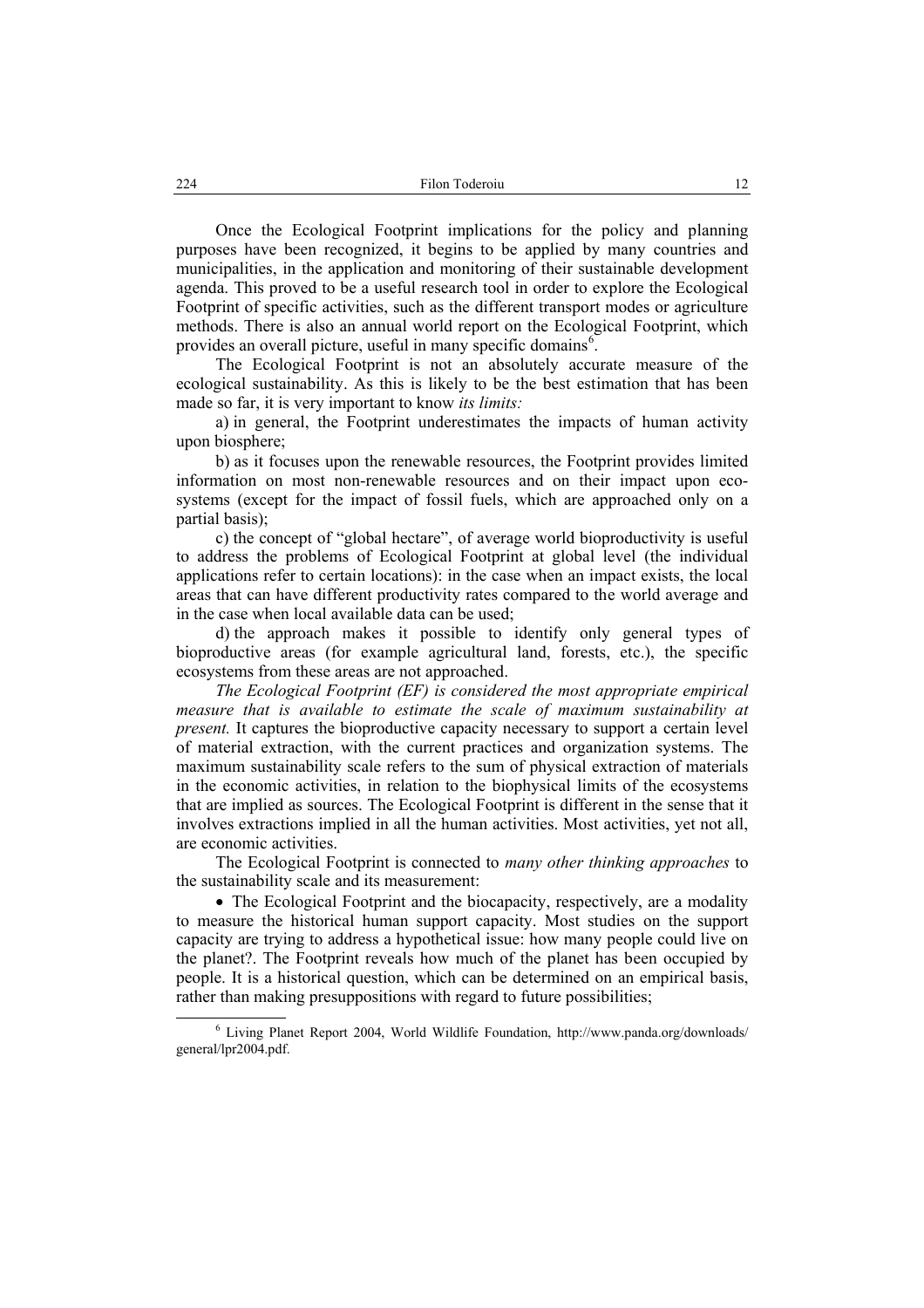• The Ecological Footprint analysis provides a modality to evaluate the impact of the population, wealth (consumption) and technology. The Ecological Footprint was extensively used in the latest updating of the limits of growth, so as to provide a synthetic report on the human demand on nature;

• The Footprint translates the material flows to necessary areas to support these Flows;

• The current efforts focus on the standardization and improvement of the methodology at the basis of the Footprint, and on integrating the areas or problems that have not been captured so  $far$ .<sup>7</sup> This continuous concern for the methodological and conceptual rigour is a positive aspect that will contribute to increase the utility of this sustainability indicator.

## *2.2.3. Biocapacity calculation methodology*

The national biocapacity calculation starts from the total amount of available bioproductive land. "Bioproductive" refers to the land and water areas that support the important photosynthesis activities and biomass accumulation, while ignoring the non-productive areas or areas with low, dispersed productivity. This means that areas such as the Sahara desert, Antarctica or the mountain peaks of the Alps do not represent a support for life, and their production is too dispersed to be harvested by humans.

Biocapacity is an aggregated measure of the available land area weighted by the respective area productivity. It represents the biosphere capacity to produce crops, animals (grazing land), timber products (forest), as well as to uptake the carbon dioxide in forests. It also includes how much this regenerative capacity is occupied by infrastructure (built-up land). In short, it measures the capacity of the areas of land and water to produce ecological services.

The biocapacity (**BC**) of a given country, for any type of land use, is calculated by the following formula:

 $BC = [S * f_a * f_e]$  (4), where:

– **BC** is the biocapacity;

– **S** is the available surface for any utilization type of a given area;

 $-f_{q}$  and  $f_{e}$  are the yield and equivalence factor for the land use type in the respective country.

The yield factor  $(f_0)$  is the ratio of the national yield to the world yield. It is calculated as annual availability of utilizable products and it varies by country and year.

The equivalence factors (**f**<sub>e</sub>) translate the supply or demand of area from a certain land use type (e.g. the world average of arable land, of grazing land, etc.) into units of world average biologically productive area (global hectares) and it varies by the land use type and year.

 <sup>7</sup> <sup>7</sup> Global Footprint Network Homepage, www.footprintnetwork.org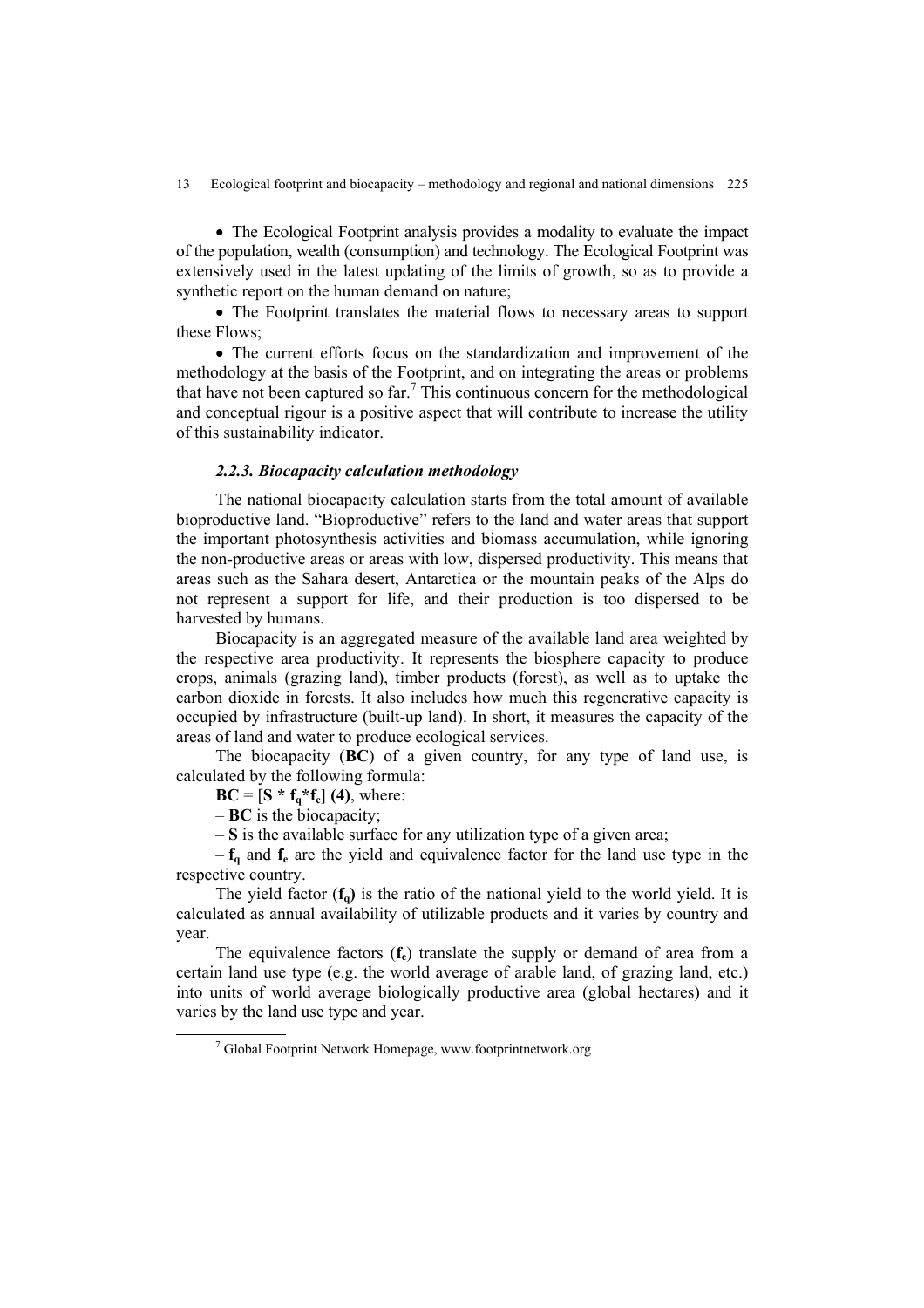By dividing (by total population) the 11.2 billion hectares available for the world population, it results, on the average, 1.8 bioproductive hectares by inhabitant of the planet. The report "The Living Planet 2004" reveals that the actual utilization was 13.5 billion global hectares or 2.2 hectares per capita – more than 20% overshoot.<sup>8</sup> The resulting overshoot reveals that the annual decrease of natural capital results in the diminution of natural capital revenue and in the diminution of the capital itself. Such an overshoot is ecologically unsustainable.

The world time series on the Ecological Footprint (EF) reveal that the human activities have been in overshoot for about three decades, and in time, the overshoot is increasing. In other words, the current *ecological overshoot* (EO) means that the sustainable ecological scale has been exceeded.

The implications of these results are even more urgent when we realize that the Ecological Footprint is likely to be an underestimation of the actual demand on the terrestrial ecosystems<sup>9</sup>.

#### **3. RESULTS AND DISCUSSIONS**

#### **3.1. Land area types of the National Footprint Accounts (NFA)**

*The National Footprint Accounts (NFA)* include six main land use types: cropland, grazing land, fishing ground, forests for timber and fuel wood. Forests for carbon dioxide uptake and built-up land. For all these land use types there is a demand on the area as well as a supply of such an area.

In the year 2006, the area of biologically productive land and water of the Earth was about 11.9 billion hectares. Thus, the world biocapacity is also 11.9 billion global hectares (gha), as the total number of average hectares is equal to the total number of actual hectares. But the relative area of each land type expressed in global hectares differs from its distribution expressed in actual (normal) hectares.

In 2006, the world had 3.7 million global hectares of cropland biocapacity as compared to 1.6 billion hectares of cropland area. This difference is due to the relatively high productivity of cropland compared to other land use types. This is not surprising as long as the cropland typically uses the most suitable and productive land areas, unless they have been urbanized. Thus, cropland provides more biologically productive services to humans than the same physical area of other land use types.

*The cropland* is the most bioproductive of all the land use types and consists of areas used to produce food and fiber for human consumption, feed for livestock, oil crops and rubber. Worldwide in 2006, there were 1.6 billion hectares designated as cropland (according to FAO ResourcesSTAT Statistical Database 2007); the

 <sup>8</sup> Monfreda C., Wackernagel M. and Deumling D., *Establishing national natural capital accounts based on detailed ecological footprint and biological capacity assessments*, Land Use Policy 21, 2004, 231-246 9

<sup>&</sup>lt;sup>9</sup> Global Footprint Network Homepage, www.footprintnetwork.org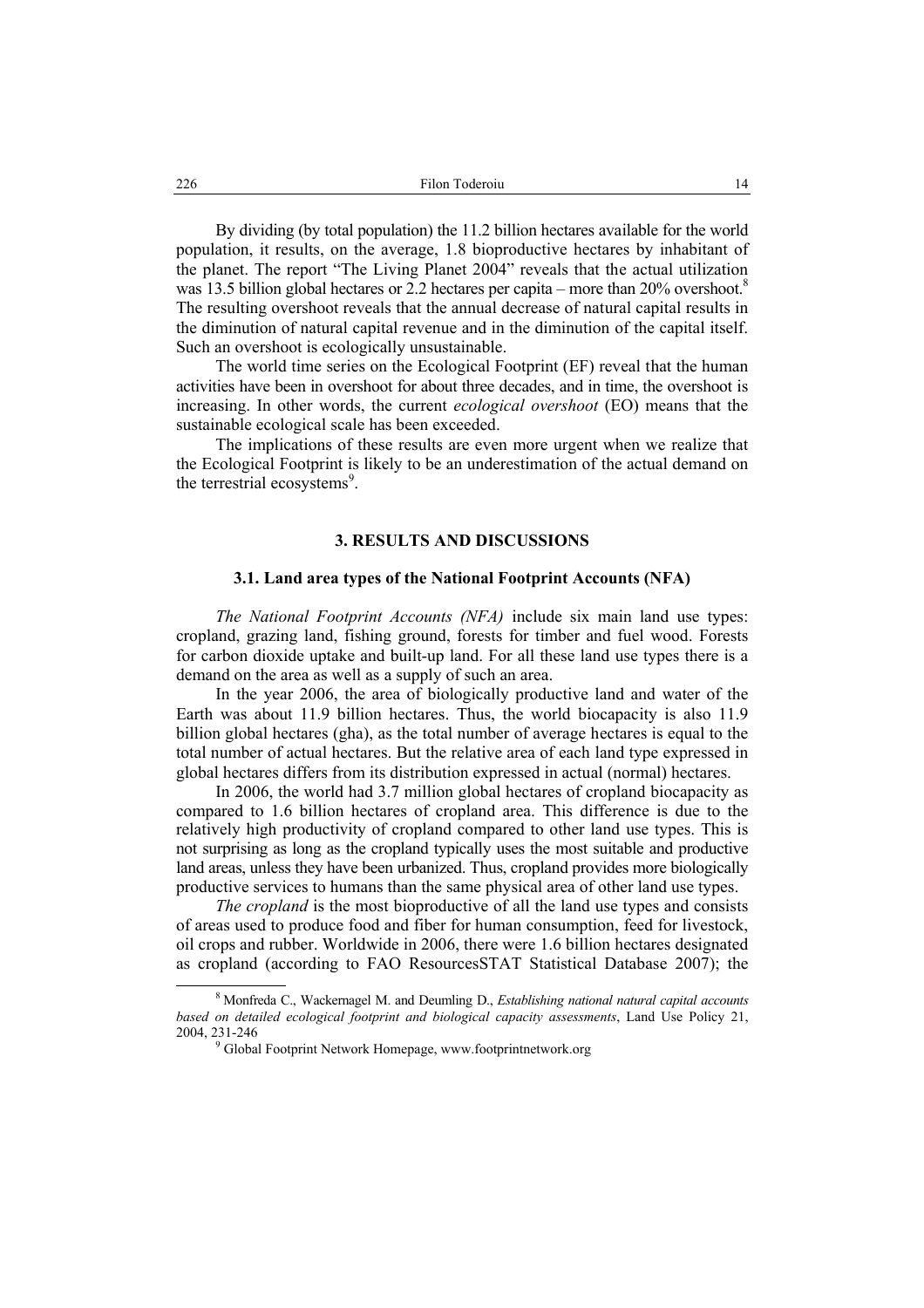National Footprint Accounts calculate the cropland Footprint according to the production quantities of 164 different crop categories. The cropland Footprint calculations do not take into account the extent to which the farming techniques or risky agricultural practices cause long-term soil degradation.

*The grazing land* totalled 3.4 billion hectares in 2006, being used to raise livestock for meat, dairy cows, hide and wool products. The grazing land Footprint is calculated by comparing the amount of livestock feed available in a country with the amount of feed required for the livestock production obtained in that year, with the remainder of feed demand assumed to come from grazing land. Since the yield of grazing land represents the amount of above-mentioned primary production available in a year, overshoot is not physically possible over extended periods of time for this land use type. Out of this reason, a country's grazing land Footprint of production is capped at its biocapacity level.

*The forest Footprint* is calculated on the basis of the amount of timber, pulp, timber products and fuelwood consumed by a country on a yearly basis. The FAO statistics places the total area of world forests at 3.9 billion hectares. Estimates of forest timber productivity<sup>10</sup> give a world average yield of 1.81 m<sup>3</sup> of harvestable round wood per hectare per year. These data sources also provide information on plantation type, coverage, timber harvest and areas of protected and economically inaccessible forests.

*The fishing grounds Footprint* is calculated using estimates of the maximum sustainable catch for a variety of fish species (Gulland 1971). These estimates are converted into an equivalent mass of primary production based on the trophic levels of various species. This estimation of maximum harvestable primary production is then divided among the different continental shelf areas of the world. Globally, there were about 2.4 billion hectares of continental shelf and 433 million hectares of inland water areas in the world in 2006 (according to. World Resources Institute and FAO ResourcesSTAT Statistical Database 2007).

The fishing ground Footprint is calculated on the basis of the estimated primary production required to support the fish caught. This primary production requirement (PPR) is calculated from the average trophic level of the species in question (1439 different marine species and more than 268 freshwater species are taken into consideration).

*The built-up land Footprint* is calculated based on the area of land covered by human infrastructure – transportation, housing, industrial structures, and reservoirs for hydropower stations. The built-up area occupied 0.167 billion hectares of land worldwide in 2006, according to satellite images and research data sets.<sup>11</sup>

*The carbon dioxide emissions,* resulting from burning fossil fuels in the first place, are the only waste product included in the National Footprint Accounts.

<sup>&</sup>lt;sup>10</sup> Reference works: "Temperate and Boreal Forest resource assessment", UNEC and FAO; "Global Fiber Supply Model", FAO; "Intergovernmental Panel on Climate Change ", UNEC 2000, FAO 2000, FAO 1998, IPCC 2006;<br><sup>11</sup> According to: FAO 2005 and IIASA Global Agro-Ecological Zones 2000;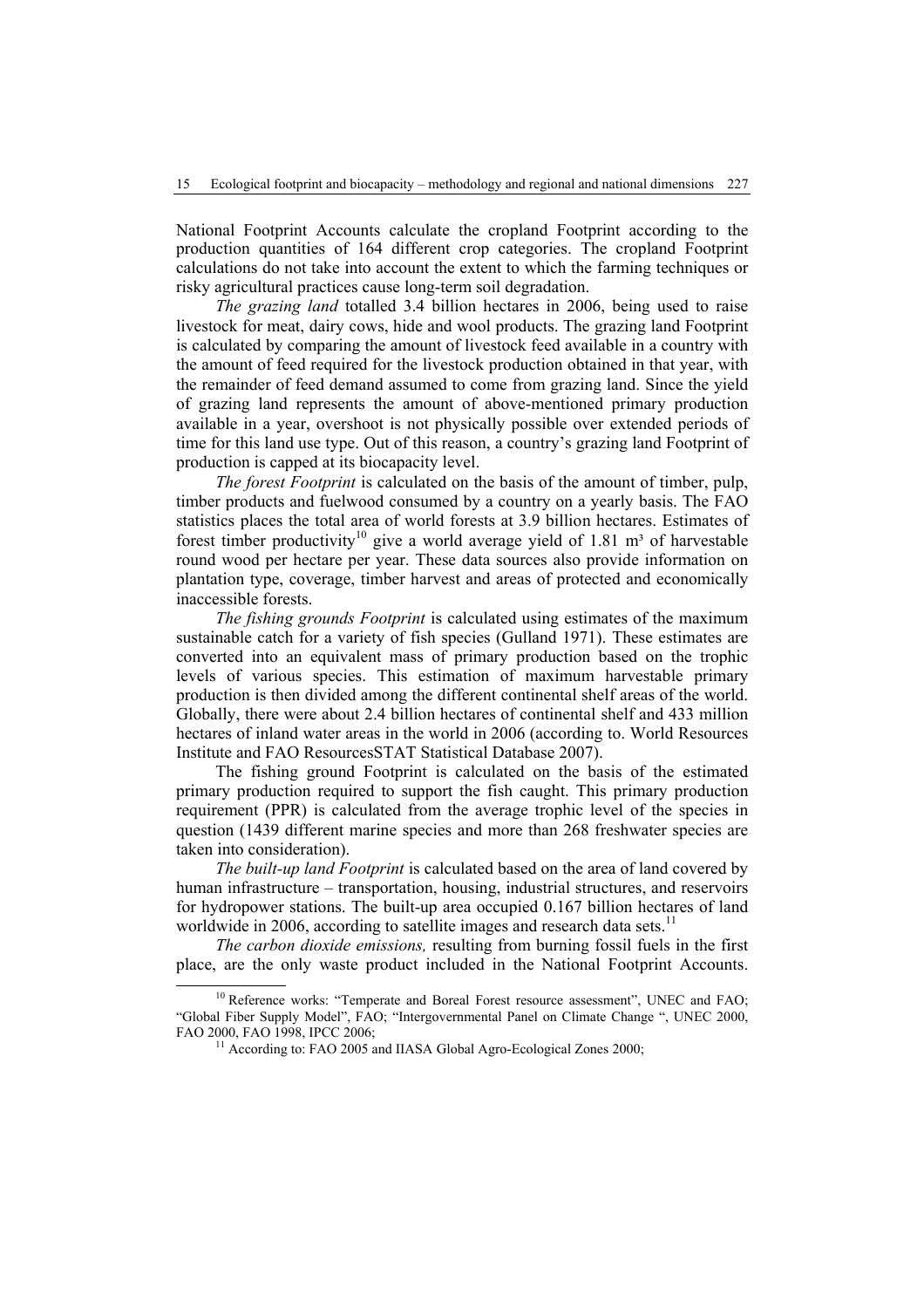From the demand perspective, the carbon Footprint is calculated as the amount of forestland necessary to absorb given carbon emissions. It is the largest portion of humanity's current Footprint – although in some countries it is a minor contribution to their overall Footprint.

The first step in calculating the carbon Footprint is to sum up the atmospheric emissions of carbon dioxide from burning fossil fuels, land use change (deforestation, for instance), and emissions from the international transport of passengers and freight. This total is the amount of anthropogenic emissions of carbon dioxide into the global atmosphere in a given year.

The second step, after deducting the amount of carbon dioxide absorbed by the world's oceans each year from the anthropogenic total, the remaining carbon dioxide is translated into the amount of bioproductive forest that would be necessary to store it that year.

## **3.2. Normalizing (converting) bioproductive areas – from (normal) hectares to global hectares (gha)**

The Ecological Footprint results are expressed into a single measurement unit, the global hectare. To achieve this, the Ecological Footprint scales different types of areas to account for productivity differences by land and water type areas.

Equivalence factors and yield factors are used to convert actual areas of different land use types (in hectares) into global hectare equivalents. The equivalence factors and yield factors are applied to both Footprint and biocapacity calculation.

The yield factors account for the productivity differences of a given land type between a country and the global average of this area type. A hectare of grazing land in New Zealand, for example, produces more grass on the average than a world average grazing land hectare. Conversely, one hectare of grazing land in Jordan produces less. Hence it results that the hectare in New Zealand is potentially capable of supporting more meat production than the global average hectare of grazing land. These differences are the result of natural factors, such as rainfall or soil quality, as well as of the management practices. To account for these differences, the yield factor compares the production of a specific land use type to the world average hectare of the same land use type. Each country and each year has its own set of yield factors (Table 1).

It has to be noticed that the grazing land in New Zealand is on the average 2.5 times as productive as the world average grazing land. The yield factor for built-up land is assumed to be equal to that for the cropland, since urban areas are typically built on or near the most productive cropland areas.

The equivalence factors translate a specific land use type (i.e. world average cropland, grazing land, forest, fishing ground) into a universal unit of biologically productive area, the global hectare. In 2006, for instance, the cropland had an equivalence factor of 2.39 (Table 2), indicating that world average cropland productivity was more than double the average productivity for all land combined.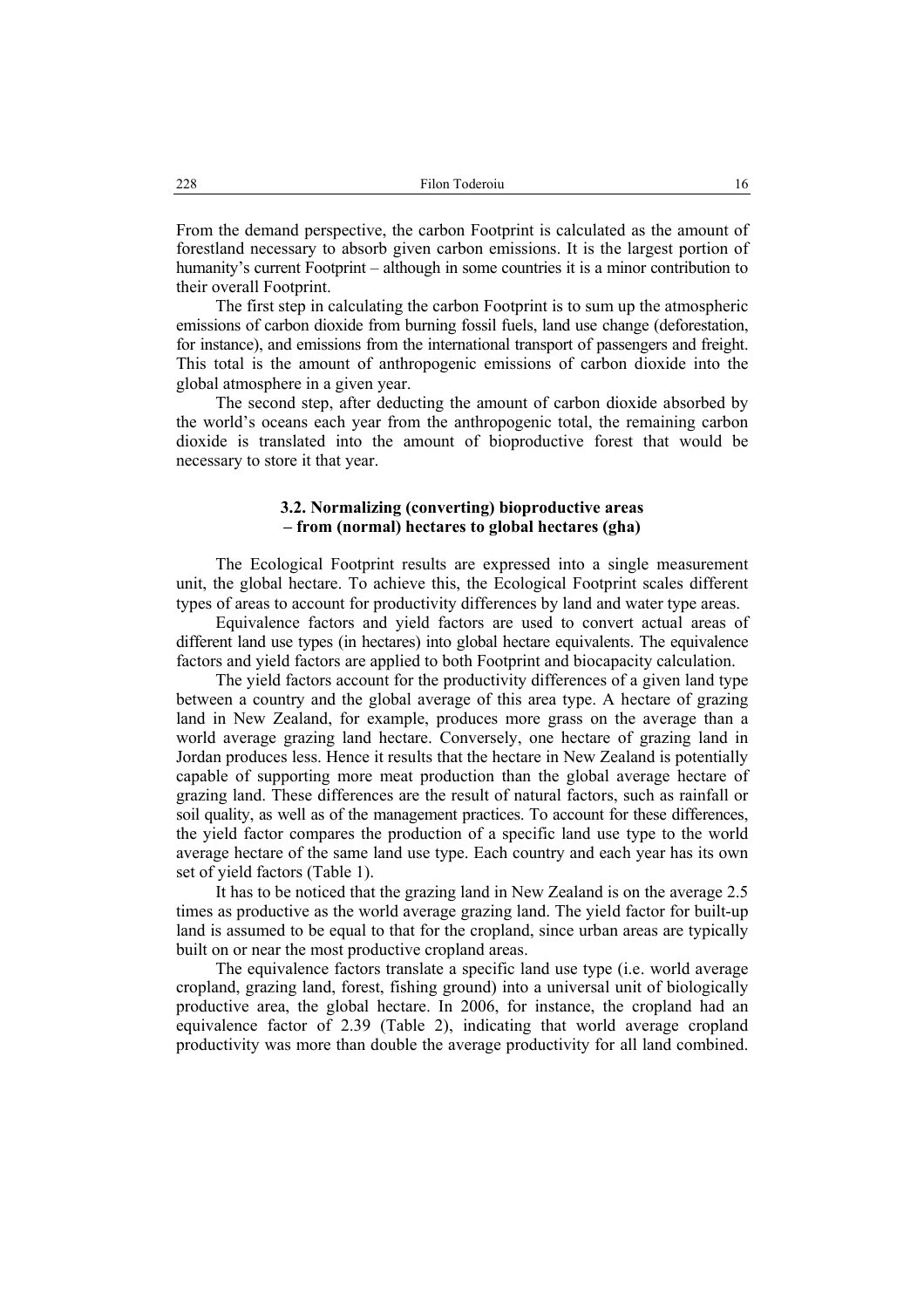In the same year, grazing land had an equivalence factor of 0.51, showing that grazing land was, on the average, half as productive as the world average bioproductive hectare. The equivalence factor for built-up land is set as equal to that of cropland. The equivalence factors are calculated for each year, and are identical for every country in a given year.

|               | Cropland | Forest | <b>Grazing land</b> | <b>Fishing grounds</b> |
|---------------|----------|--------|---------------------|------------------------|
| World average | 0.1      | 1.0    | 1.0                 | l J                    |
| Algeria       | 0.6      | 0.4    | 0.7                 | 0.9                    |
| Germany       | 2.1      | 4.1    | 2.2                 | 3.0                    |
| Hungary       | I .4     | 2.6    | 1.9                 | 0.0                    |
| Japan         | l .5     | 1.4    | 2.2                 | $0.8\,$                |
| Jordan        | 1.O      |        | 0.4                 |                        |
| New Zealand   | .9       | 2.0    | 2.5                 | 1.0                    |
| Zambia        | 0.5      | 0.2    |                     | 0.0                    |

| Table 1                                           |  |
|---------------------------------------------------|--|
| Sample yield factors for selected countries, 2006 |  |

*Source:* Ecological Footprint Atlas 2009, GFN.

Equivalence factors, 2006

| Area type     | <b>Equivalence factors</b><br>(global hectares per normal hectare) |
|---------------|--------------------------------------------------------------------|
| Cropland      | 2.39                                                               |
| Forest        | 1.24                                                               |
| Grazing land  | 0.51                                                               |
| Marine        | 0.41                                                               |
| Inland water  | 0.41                                                               |
| Built-up land | 2.39                                                               |

*Source:* Ecological Footprint Atlas 2009, GFN.

### **3.3. Factors determining Biocapacity (BC) and Ecological Footprint (EF)**

Biocapacity is determined by two factors: *area* of biologically productive land or water and the *productivity* of that area, measured by how much it yields per hectare.

A careful land management can ensure that bioproductive areas do not decrease due to anthropogenic influence on factors including urbanization, deforestation, erosion, pollution and desertification. Yields can be often increased through technology, yet innovation needs to be cautiously managed so as to avoid the negative effects upon human or ecological health.

Mechanized agriculture equipment, genetically engineered seeds, irrigations, chemical fertilizers and pesticides can increase the yield of biologically productive land. However, many of these technological inputs are the outcome of a larger Ecological Footprint due to additional energy and resource input use. These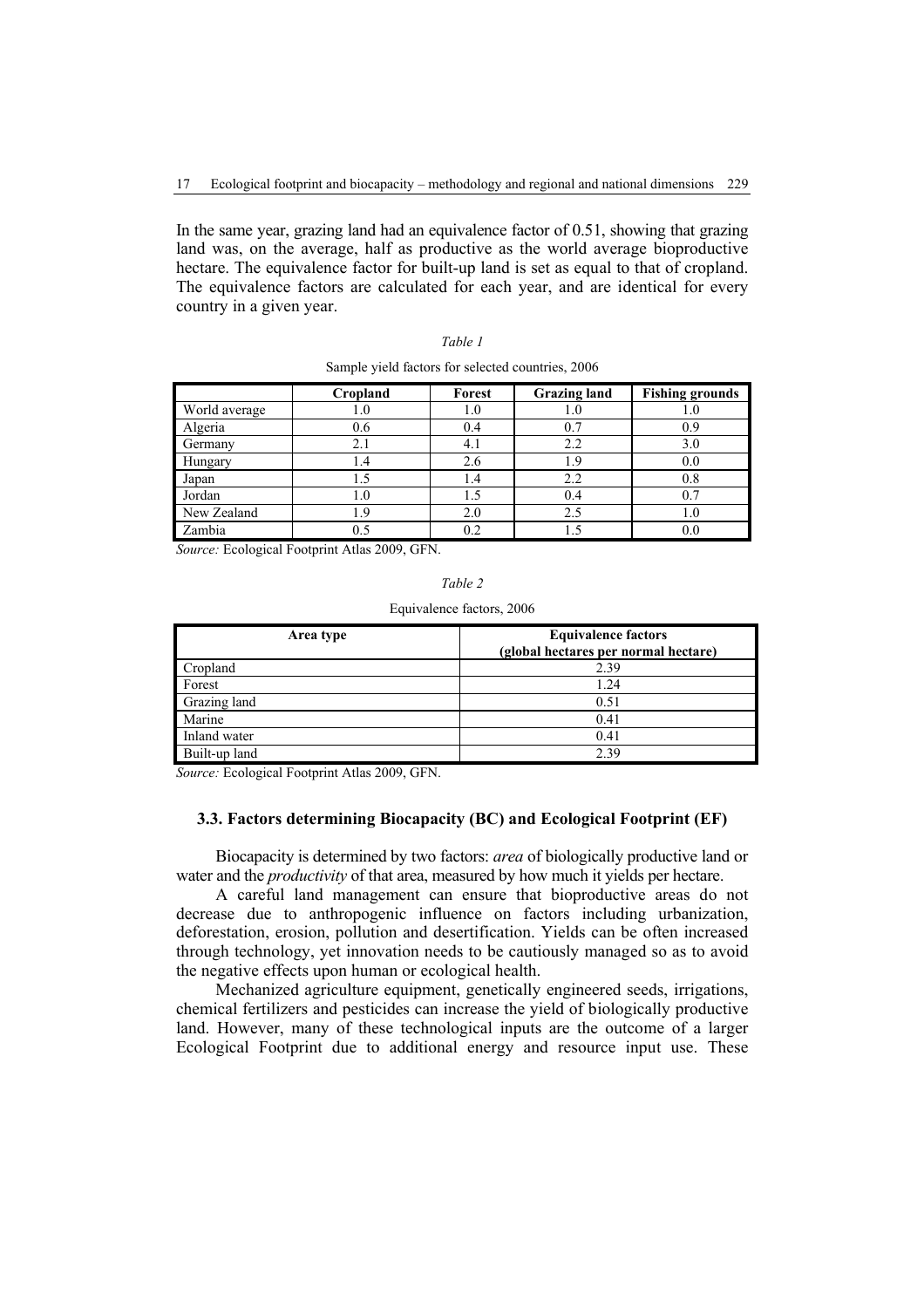technologies may also decrease biocapacity in the next years by increasing topsoil runoff, reducing water availability, decreasing biological diversity or increasing the degradation of surrounding areas.

Although all the three factors are likely to be limiting on the long term, modern societies usually try to increase affluence and many of them attempt to maintain a continuous population growth. Therefore, in the attempt to avoid catastrophic resource depletion, continually improving technology is assumed.

The driving forces behind changes in the Ecological Footprint can be derived from the IPAT model, with a total of five factors influencing the degree of global overshoot or a country's ecological deficit. The Ecological Footprint is determined by *three factors*: *population, consumption per person* and *resource and waste intensity* (Table 3).

Footprint and biocapacity factors and global overshoot, 2006

| Area x Bioproductivity = Biocapacity (CAPACITY)                                                  | Gap between supply and |  |  |  |  |  |
|--------------------------------------------------------------------------------------------------|------------------------|--|--|--|--|--|
| 1.8 global hectares per person (Global biocapacity in 2006)                                      | demand: OVERSHOOT      |  |  |  |  |  |
| <b>Population x Consumption per person x Resource and waste intensity = Ecological Footprint</b> |                        |  |  |  |  |  |
| (DEMAND)                                                                                         |                        |  |  |  |  |  |
| 2.6 global hectares per person (Global Footprint in 2006)                                        |                        |  |  |  |  |  |

## **3.4. Ecological Footprint (EA) and Biocapacity (BC) – level and dynamics**

At global level, under the background of a demographic growth rate of 1.71% per year, in the period 1961–2006 (45 years), the total Ecological Footprint (EF) of the planet reached a faster growth rate (1.98%), compared to Biocapacity (BC)  $(0.09\%)$ .

The almost 2% global Ecological Footprint rate has been influenced by the rates of its six main components, ranging from a minimum value of 0.25% per year  $(EF - \text{grazing land})$  to 5.20%  $(EF - \text{carbon})$  (Table 4).

Yet, at the same time, the growth rate of the global supply of renewable resource capacity is much lower than the consumption growth rate. These different intensities of the two ecological balance "pans" of the planet (the Ecological Footprint and Biocapacity) resulted in a "moment" when humanity began to consume more resources than the resources that can be sustainably renewed. This "moment" was the year 1980; up to that moment, for about two decades, the EF/BC ratio had evolved from 0.62 (1961) to 1.00 (1980), to become unbalance afterwards, and reached 1.44 in the year 2006.

<sup>&</sup>lt;sup>12</sup> In the year 1971, Paul R. Ehrlich and John P. Holdren published an extremely interesting work in which they decomposed the anthropogenic driving forces of natural capital appropriation into three variables: Population, Affluence and Technology (Ehrlich & Holdren, 1971). This model came to be known as the IPAT model (Environmental Impact = Population x Affluence x Technology), and remains a useful framework for examining the environmental impact.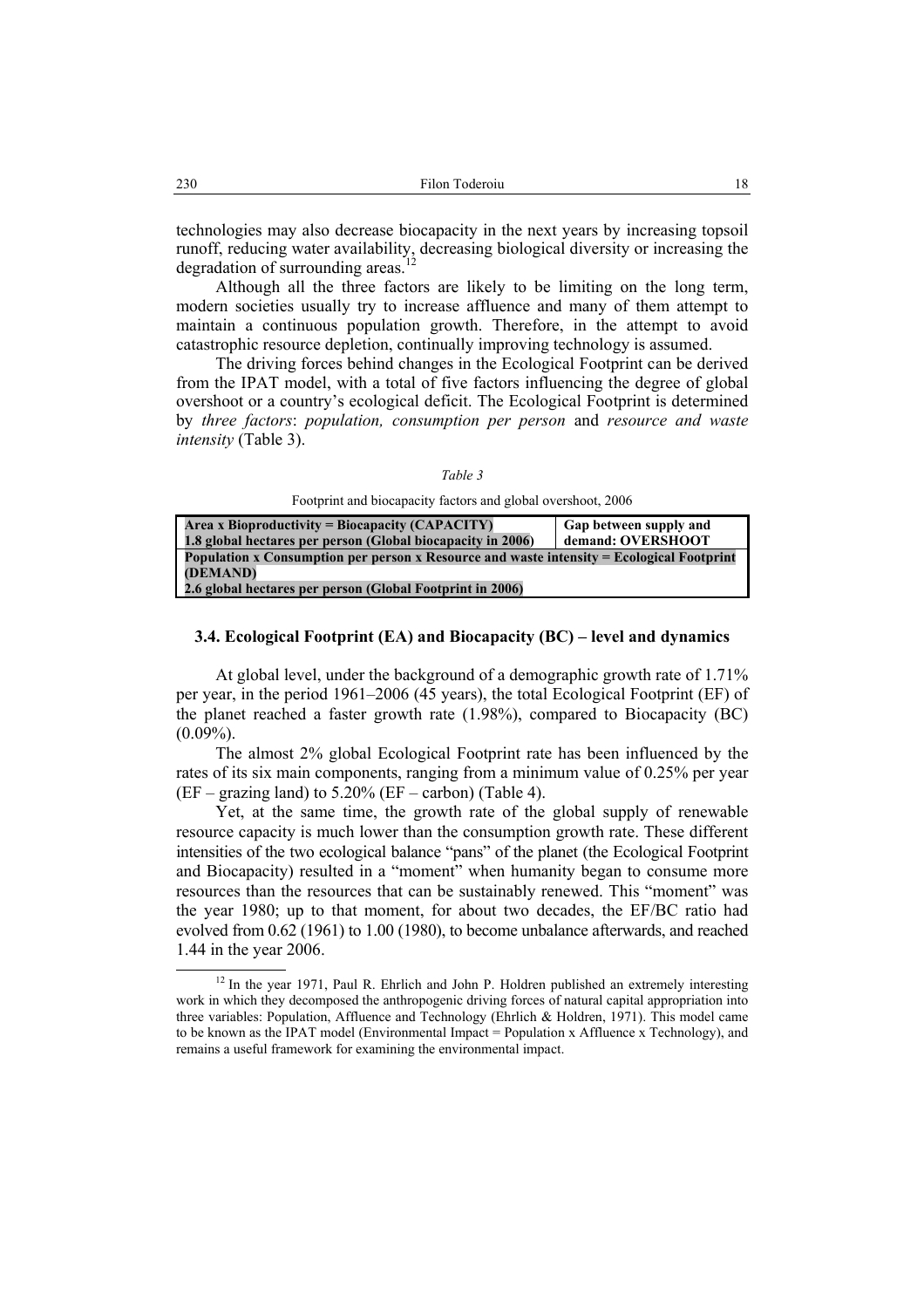### *Table 4*

| Global Ecological Footprint (EF) and Biocapacity (BC), 1961-2006 (billion global hectares) |  |
|--------------------------------------------------------------------------------------------|--|
|--------------------------------------------------------------------------------------------|--|

|                                                  | 1961      | 1965            | 1970 l | 1975    | 1980      | 1985 | 1990      | 1995        | 2000 | 2005 | 2006 |
|--------------------------------------------------|-----------|-----------------|--------|---------|-----------|------|-----------|-------------|------|------|------|
| <b>Global Population (billion)</b>               | 3,1       | 3,3             | 3,7    | 4,1     | 4.4       | 4,8  | 5,3       | 5.7         | 6,1  | 6,5  | 6,6  |
| <b>Total Ecological Footprint</b>                | 7.1       | 8,1             | 9,6    | 10.6    | 11.7      | 11.9 | 13,3      | 13.8        | 15.1 | 16.8 | 17,1 |
| <b>Cropland Footprint</b>                        | 3.3       | 3.4             | 3,5    | 3,5     | 3.6       | 3,6  | 3,7       | 3,7         | 3,7  | 3,7  | 3,7  |
| <b>Grazing Land Footprint</b>                    | $\cdot$ 3 | $\overline{.}3$ | 1.4    | 1,4     | 1.4       | 1,1  | $\cdot$ 3 | 1,4         | 1.4  | 1,5  | 1,4  |
| <b>Forest Footprint</b>                          |           |                 |        | $\cdot$ | $\cdot$ 3 | 1.4  | . 5       | 1,4         | 1,8  | 1,9  | 1,8  |
| <b>Fishing Ground Footprint</b>                  | 0.3       | 0.3             | 0.4    | 0.4     | 0.4       | 0.4  | 0,5       | 0.6         | 0.6  | 0,6  | 0.6  |
| <b>Carbon Footprint</b>                          | 0.9       |                 | 2.9    | 3,8     | 4.7       | 4,9  | 5,9       | 6,4         | 7.3  | 8,7  | 9,1  |
| <b>Built-up Land</b>                             | 0,2       | 0.2             | 0.2    | 0,3     | 0.3       | 0,3  | 0.3       | 0,3         | 0.4  | 0,4  | 0,4  |
| <b>Total Biocapacity</b>                         | 11.4      | 11.5            | 11.6   | 11.6    | 11.7      | 11.7 | 11.9      | <b>12.0</b> | 12.0 | 11.9 | 11.9 |
| <b>Ecological Footprint to Biocapacity ratio</b> | 0.62      | 0.70            | 0.83   | 0.92    | 1.00      |      |           |             |      | 1.41 | 1.44 |

*Notes*: 2009 Edition. Totals may not add up due to rouding.

*Source*: National Footprint Accounts 2009, GFN.

It is worth mentioning that in the period 1990–2006 (when radical economic and social structural changes were produced in many Central and East-European countries), the annual growth rates of resource consumption (demand) and the sustainable renewal of resources respectively significantly decreased, to reach 1.59% (total Ecological Footprint) and 0.02% (Biocapacity). The most significant diminution was noticed in the carbon Footprint, for which the annual rate was down by almost half (2.70%).

The regional and national distribution of the global Ecological Footprint (EF) and Biocapacity (BC) has two main presentation forms, based on *two classification criteria of countries* (development level criterion – income per capita, and the geographical-regional criterion) (Table 5).

From the first criterion perspective, in the year 2006 (for which the latest measurements are available), the Ecological Footprint of total consumption of resources in the countries with a high income per capita was 6.1 global hectares (gha) per capita, 2.35 times as high than the world average and 6 times as high compared to the average of the countries with low income per capita.

The dispersion of the Ecological Footprint of total consumption, at global level, by continents (geographical regions) ranges from minimum 1.4 gha/capita (in Africa) to maximum 8.7 gha/capita (in Canada and USA).

In this context, the European continent is at the middle of this scale, with 4.5 gha/ person, while in the panel of the 23 EU member countries for which calculations have been made, the average Ecological Footprint of total consumption is about 5.5 gha/person, ranging from maximum 8.2 gha/person (in Ireland) to minimum 2.7 gha/person( in Romania).

It is worth mentioning that in 15 of the 23 EU member countries under investigation, the Ecological Footprint of total consumption is higher than the European average.

In the hierarchy of the six investigated geographical areas, Europe is on the 4th place in 4 of the 6 components of the Footprint (total consumption), from the point of view of the relative contribution to its level configuration. Thus, Europe is on the 4th place in the decreasing hierarchies of the share of Footprint components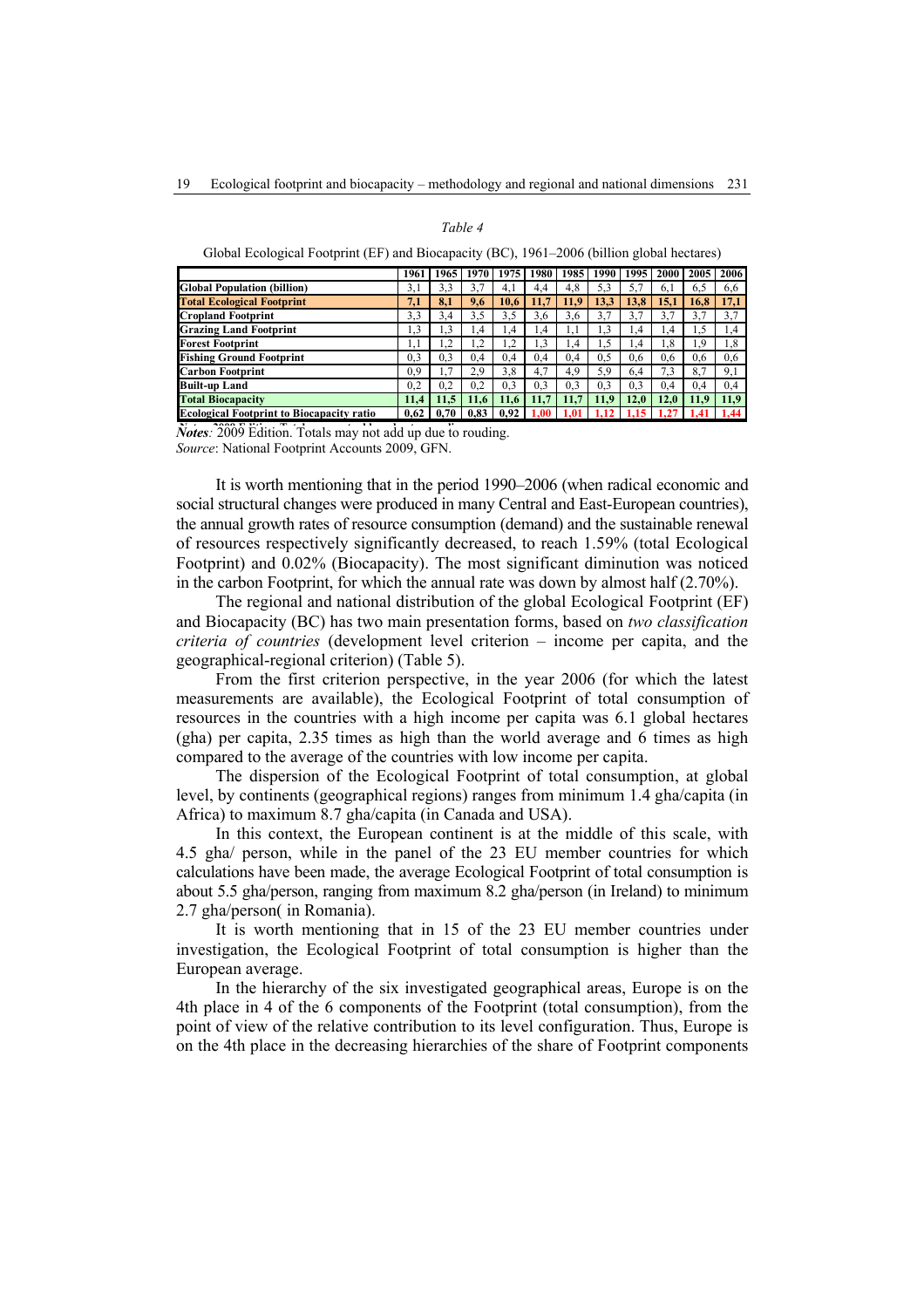for the cropland (with 23.41%), forests (with 10.99%), grazing land (with 2.74%) and built-up land (with 1.63%).

|--|

Ecological Footprint at regional and national level, 2006, (gha/capita)

|                                | ECOLOGICAL FOOTPRINT (EFP) (global hectares per capita) |                                                           |      |      |      |      |        |                      |  |
|--------------------------------|---------------------------------------------------------|-----------------------------------------------------------|------|------|------|------|--------|----------------------|--|
|                                | <b>Population</b> (million)                             | <b>CONSUMPTION Cropland Grazing Forest Fishing Ground</b> |      |      |      |      | Carbon | <b>Built-up Land</b> |  |
| World                          | 6.592.9                                                 | 2,6                                                       | 0,57 | 0.22 | 0.28 | 0.10 | 1,37   | 0.06                 |  |
| <b>High Income Countries</b>   | 1.022.1                                                 | 6,1                                                       | 0.93 | 0,19 | 0.70 | 0.28 | 3.85   | 0.11                 |  |
| <b>Middle Income Countries</b> | 4.281,1                                                 | 1,8                                                       | 0,46 | 0,17 | 0,19 | 0.08 | 0.82   | 0,06                 |  |
| <b>Low Income Countries</b>    | 1.277,0                                                 | 1,0                                                       | 0.36 | 0.10 | 0,23 | 0,02 | 0.26   | 0,05                 |  |
| Africa                         | 942.5                                                   | 1,4                                                       | 0.48 | 0.20 | 0.29 | 0.04 | 0.35   | 0.05                 |  |
| Asia                           | 3.983,9                                                 | 1,5                                                       | 0.38 | 0.06 | 0.14 | 0.08 | 0.80   | 0.06                 |  |
| Europe                         | 731,3                                                   | 4,5                                                       | 1,06 | 0,12 | 0,50 | 0.22 | 2,49   | 0,12                 |  |
| Austria                        | 8,3                                                     | 4,9                                                       | 0,72 | 0,16 | 0,73 | 0,11 | 2.98   | 0,19                 |  |
| Belgium                        | 10,4                                                    | 5,7                                                       | 1,84 | 0.38 | 0.56 | 0,17 | 2,44   | 0,31                 |  |
| Bulgaria                       | 7,7                                                     | 3,3                                                       | 0,77 | 0,22 | 0,36 | 0,04 | 1,69   | 0,17                 |  |
| Czech Republic                 | 10,2                                                    | 5,3                                                       | 1.03 | 0.12 | 0,99 | 0,07 | 2.95   | 0,16                 |  |
| Denmark                        | 5,4                                                     | 7,2                                                       | 1,10 | 0,21 | 1,24 | 0,60 | 3,77   | 0,28                 |  |
| Estonia                        | 1,3                                                     | 6,4                                                       | 0,44 | 0,15 | 2,40 | 0,14 | 3,15   | 0,13                 |  |
| Finland                        | 5,3                                                     | 5,5                                                       | 1,27 | 0,03 | 1,02 | 0,38 | 2,67   | 0,14                 |  |
| France                         | 61,3                                                    | 4,6                                                       | 0,81 | 0.16 | 0,63 | 0,30 | 2,49   | 0,21                 |  |
| Germany                        | 82,6                                                    | 4,0                                                       | 0.93 | 0,07 | 0,51 | 0,14 | 2,21   | 0,18                 |  |
| Greece                         | 11,1                                                    | 5,8                                                       | 0.93 | 0,25 | 0,43 | 0,12 | 3.94   | 0,08                 |  |
| Hungary                        | 10,1                                                    | 3,2                                                       | 1,16 | 0.06 | 0,41 | 0,03 | 1,39   | 0,17                 |  |
| Ireland                        | 4,2                                                     | 8,2                                                       | 1,06 | 0.72 | 0.64 | 0,33 | 5,19   | 0,25                 |  |
| Italy                          | 58,8                                                    | 4,9                                                       | 1,02 | 0,20 | 0,50 | 0,24 | 2,88   | 0,08                 |  |
| Latvia                         | 2,3                                                     | 4,6                                                       | 0.97 | 0,15 | 2,39 | 0,16 | 0,86   | 0,07                 |  |
| Lithuania                      | 3,4                                                     | 3,3                                                       | 0.35 | 0.09 | 0.93 | 0,33 | 1,54   | 0,10                 |  |
| Netherlands                    | 16,4                                                    | 4,6                                                       | 1,22 | 0,21 | 0,41 | 0,18 | 2,44   | 0,14                 |  |
| Poland                         | 38,1                                                    | 3,9                                                       | 0.65 | 0,01 | 0,66 | 0,11 | 2,38   | 0,07                 |  |
| Portugal                       | 10,6                                                    | 4,4                                                       | 0,85 | 0.19 | 0.14 | 0,74 | 2,41   | 0,04                 |  |
| Romania                        | 21,5                                                    | 2,7                                                       | 0,84 | 0.09 | 0,33 | 0.05 | 1.21   | 0,14                 |  |
| Slovakia                       | 5,4                                                     | 4,9                                                       | 0.59 | 0,06 | 0,59 | 0,07 | 3,48   | 0,15                 |  |
| Slovenia                       | 2,0                                                     | 3,9                                                       | 0,79 | 0.06 | 0,78 | 0,10 | 2,07   | 0,09                 |  |
| Spain                          | 43,9                                                    | 5,6                                                       | 1,16 | 0,17 | 0,46 | 0,53 | 3.25   | 0,05                 |  |
| United Kingdom                 | 60,7                                                    | 6,1                                                       | 0.93 | 0,20 | 0,58 | 0,23 | 4,00   | 0,18                 |  |
| Latin America and the          | 564.7                                                   | 2,4                                                       | 0.58 | 0,71 | 0,36 | 0.11 | 0.60   | 0.08                 |  |
| Canada and USA                 | 335,5                                                   | 8,7                                                       | 1,07 | 0.08 | 1.16 | 0,17 | 6,13   | 0,09                 |  |
| Oceania                        | 33.8                                                    | 5,8                                                       | 0.26 | 2.33 | 0.88 | 0.52 | 1,75   | 0.06                 |  |

Source: National Footprint Accounts 2009, GFN.

In the share of fishing grounds, Europe is on the 3rd place (with 4.90%), while in the carbon Footprint it is on the 2nd place (with 55.32%), next to Canada and USA (with 70.46%). Thus, it is confirmed that the most industrialized zones had the highest Ecological Footprints, generated by the carbon emissions.

In the European Union, the minimum average shares of the 6 components are found in Estonia (for the cropland), Hungary (fishing grounds), Latvia (carbon), Poland (grazing land), Portugal (forests and built-up land). Maximum shares are found in Hungary (cropland), Ireland (grazing land), Latvia (forests), Portugal (fishing grounds), Romania (built-up land) and Slovakia (carbon).

From the perspective of sustainable renewal of resources capacity (Table 6), Europe is on the 5th place in the 6 geographical zones of the Earth, in decreasing order of the shares of the 5 components (for grazing land – with 6.16%), on the 4th place in the other two components (cropland with 33.49% and fishing grounds with 9.11%) and on the 2nd place (forests with 47.31% and built-up land with 3.93%).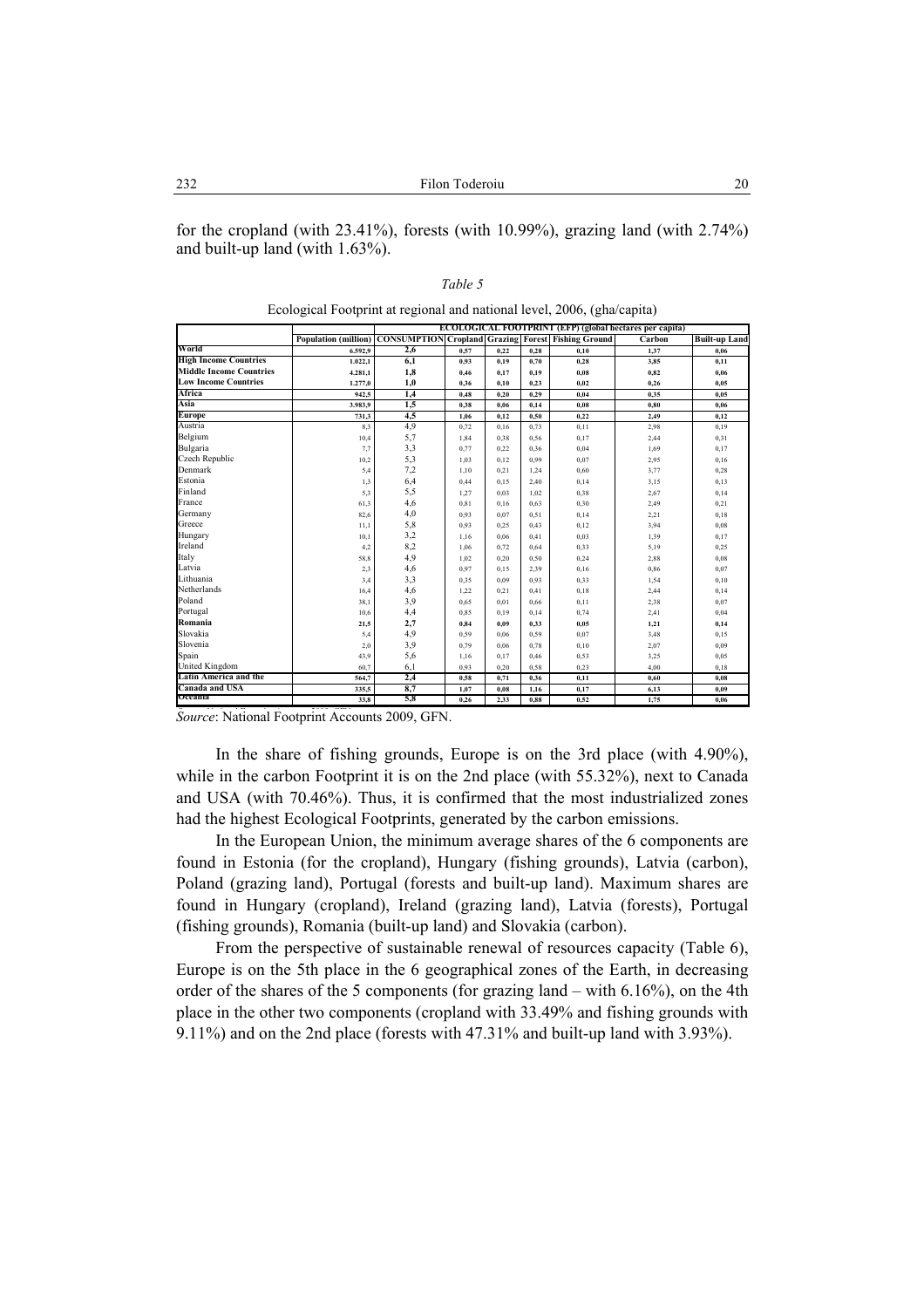## *Table 6*

| Biocapacity (BC) and Ecological Reserve (Deficit), at global, |
|---------------------------------------------------------------|
| regional and national level, 2006 (gha/ oc)                   |

|                                | BIOCAPACITY (BC), (global hectares per capita) |          |                |                      |      | <b>Ecological (Deficit)</b> |            |
|--------------------------------|------------------------------------------------|----------|----------------|----------------------|------|-----------------------------|------------|
|                                | <b>TOTAL</b>                                   | Cropland | <b>Grazing</b> | <b>Forest</b> Fishin |      | <b>Built-up Land</b>        | or Reserve |
| World                          | 1,8                                            | 0.56     | 0.26           | 0.74                 | 0.18 | 0.06                        | (0, 8)     |
| <b>High Income Countries</b>   | 3,3                                            | 1,16     | 0,32           | 1,18                 | 0,57 | 0,11                        | (2,7)      |
| <b>Middle Income Countries</b> | 1,7                                            | 0,47     | 0,24           | 0,76                 | 0,14 | 0,06                        | (0,1)      |
| <b>Low Income Countries</b>    | 1,0                                            | 0,35     | 0,22           | 0.29                 | 0,08 | 0,05                        | (0,0)      |
| Africa                         | 1,5                                            | 0,42     | 0,45           | 0,46                 | 0,12 | 0,05                        | 0,1        |
| Asia                           | 0,7                                            | 0,33     | 0,08           | 0,15                 | 0,10 | 0,06                        | (0, 8)     |
| Europe                         | 3,0                                            | 1,01     | 0,19           | 1,43                 | 0,28 | 0,12                        | (1,5)      |
| Austria                        | 3,0                                            | 0,60     | 0,17           | 2,02                 | 0.00 | 0,19                        | (1,9)      |
| Belgium                        | 1,1                                            | 0,32     | 0,12           | 0,28                 | 0,05 | 0,31                        | (4,6)      |
| Bulgaria                       | 2,7                                            | 1,20     | 0,19           | 0,99                 | 0,10 | 0,17                        | (0,6)      |
| Czech Republic                 | 2,6                                            | 1,11     | 0,14           | 1,22                 | 0,00 | 0,16                        | (2,7)      |
| Denmark                        | 5,2                                            | 2,50     | 0,04           | 0,29                 | 2,09 | 0,28                        | (2,0)      |
| Estonia                        | 9,0                                            | 0,67     | 0,39           | 3,21                 | 4,59 | 0,13                        | 2,6        |
| Finland                        | 13,0                                           | 1,38     | 0,00           | 8,66                 | 2,81 | 0,14                        | 7,5        |
| France                         | 2,8                                            | 1,28     | 0,28           | 0,89                 | 0,18 | 0,21                        | (1, 8)     |
| Germany                        | 1,9                                            | 0,87     | 0,10           | 0,64                 | 0,08 | 0,18                        | (2,2)      |
| Greece                         | 1,4                                            | 0,79     | 0,10           | 0,14                 | 0,25 | 0,08                        | (4,4)      |
| Hungary                        | 2,6                                            | 1,72     | 0,11           | 0,57                 | 0,01 | 0,17                        | (0,6)      |
| Ireland                        | 4,3                                            | 0,98     | 0,91           | 0.25                 | 1,88 | 0,25                        | (3,9)      |
| Italy                          | 1,0                                            | 0,53     | 0,08           | 0,27                 | 0,07 | 0,08                        | (3,9)      |
| Latvia                         | 7,2                                            | 1,03     | 0,72           | 3,34                 | 2,08 | 0,07                        | 2,6        |
| Lithuania                      | 3,7                                            | 0,70     | 0,92           | 1,64                 | 0,29 | 0,10                        | 0,3        |
| Netherlands                    | 1,0                                            | 0,27     | 0,06           | 0.08                 | 0,50 | 0,14                        | (3,6)      |
| Poland                         | 1,8                                            | 0,82     | 0,13           | 0,71                 | 0,12 | 0,07                        | (2,0)      |
| Portugal                       | 1,2                                            | 0,24     | 0,26           | 0,57                 | 0,08 | 0,04                        | (3,2)      |
| Romania                        | 2,3                                            | 0,84     | 0,18           | 1,00                 | 0,10 | 0,14                        | (0,4)      |
| Slovakia                       | 2,7                                            | 0,83     | 0,09           | 1,60                 | 0,00 | 0,15                        | (2,3)      |
| Slovenia                       | 2,4                                            | 0,22     | 0,25           | 1,80                 | 0,00 | 0,09                        | (1,5)      |
| Spain                          | 1,3                                            | 0,84     | 0,13           | 0,24                 | 0,06 | 0,05                        | (4,3)      |
| <b>United Kingdom</b>          | 1,6                                            | 0,62     | 0,11           | 0,11                 | 0,56 | 0,18                        | (4,5)      |
| Latin America and the          | 5,4                                            | 0,72     | 0,90           | 3,40                 | 0,33 | 0,08                        | 3,0        |
| Canada and USA                 | 5,7                                            | 2,17     | 0,29           | 2,22                 | 0,89 | 0,09                        | (3,0)      |
| Oceania                        | 12.8                                           | 1,90     | 4,95           | 2,82                 | 3.09 | 0,06                        | 7.0        |

Source: National Footprint Accounts 2009, GFN.

Among the 23 investigated EU member countries of EU-27, the lower limits of the shares of the 5 biocapacity determinants are present in Estonia (with 7.40% for cropland), Finland (with 0.03% in grazing land), Denmark (with 5.56% for forests), Slovenia (with 0.11% for fishing grounds) and Latvia (1.02% for built-up land).

At the same time, higher limits of the shares of the 5 national bioproductivity determinants in the 23 EU countries are found in Hungary (66.69% for cropland), Lithuania (with 25.19% for grazing land), Slovenia (76.12% for forests), Netherlands (47.45% for fishing grounds) and Belgium (with 28.3% for built-up land). Graph 1 gives a synthetic picture of the world distribution of biocapacity deficit or reserve, by geographical regions and development levels.

It results that the world biocapacity deficit of about 0.8 gha/person comes from the asymmetrical distribution of the Ecological Footprint (EF) / Biocapacity (BC) balance by geographical regions (from the maximum deficit of 3.05 gha/person in Canada and USA, to the reserve of 7.02 gha/person in Oceania). According to the development level criterion, the maximum deficit is found in the high-income countries, while the minimum deficit in the low-income countries.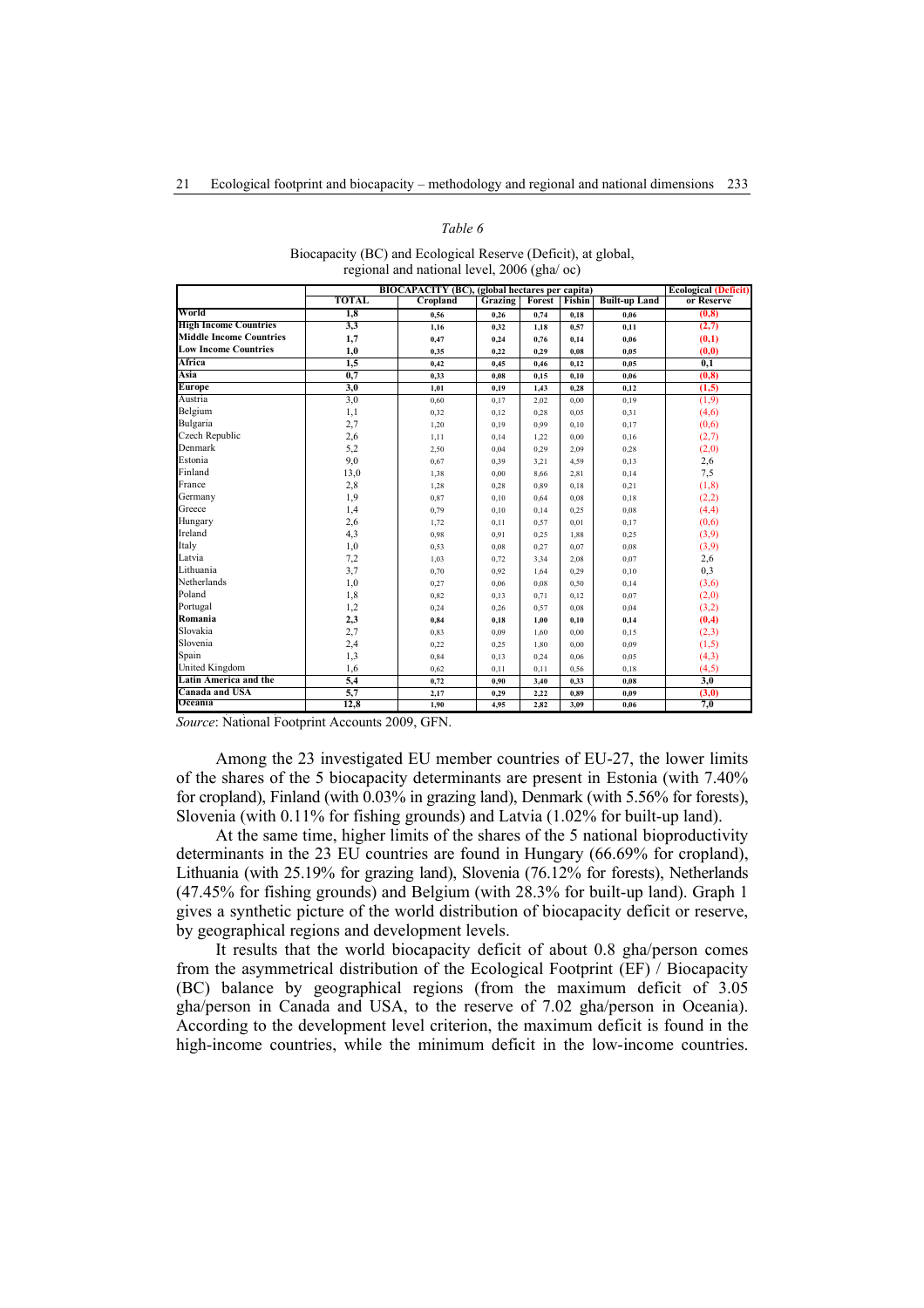| 234<br>Filon Toderoiu |
|-----------------------|
|-----------------------|

The same analytical approach, applied to the 23 Member States from  $EU - 27$  enables Romania's positioning from the perspective of sustainable renewal of resources capacity (Graph 2).



*Source:* Own calculations, on the data base from "National Footprint Accounts 2009". GFN.

Graph 1. Consumption (EFP), Biocapacity (BC) and Ecological Reseve (Deficit), at global, regional and national level, 2006 (gha/capita)



*Source:* Own calculations, on the data base from "National Footprint Accounts 2009". GFN.

Graph 2. Ecological Footprint (EF), Biocapacity (BC) and deficit (-) or reserve (+), in certain EU Member States, 2006 (gha/person)

A few remarks can be made on the national distribution of the biocapacity deficit or reserve in the 23 EU Member States:

• The biocapacity reserves are found in only for 4 countries (Estonia, Finland, Latvia and Lithuania), ranging from 0.34 gha/capita (Lithuania) to 7.48 gha/capita (Finland);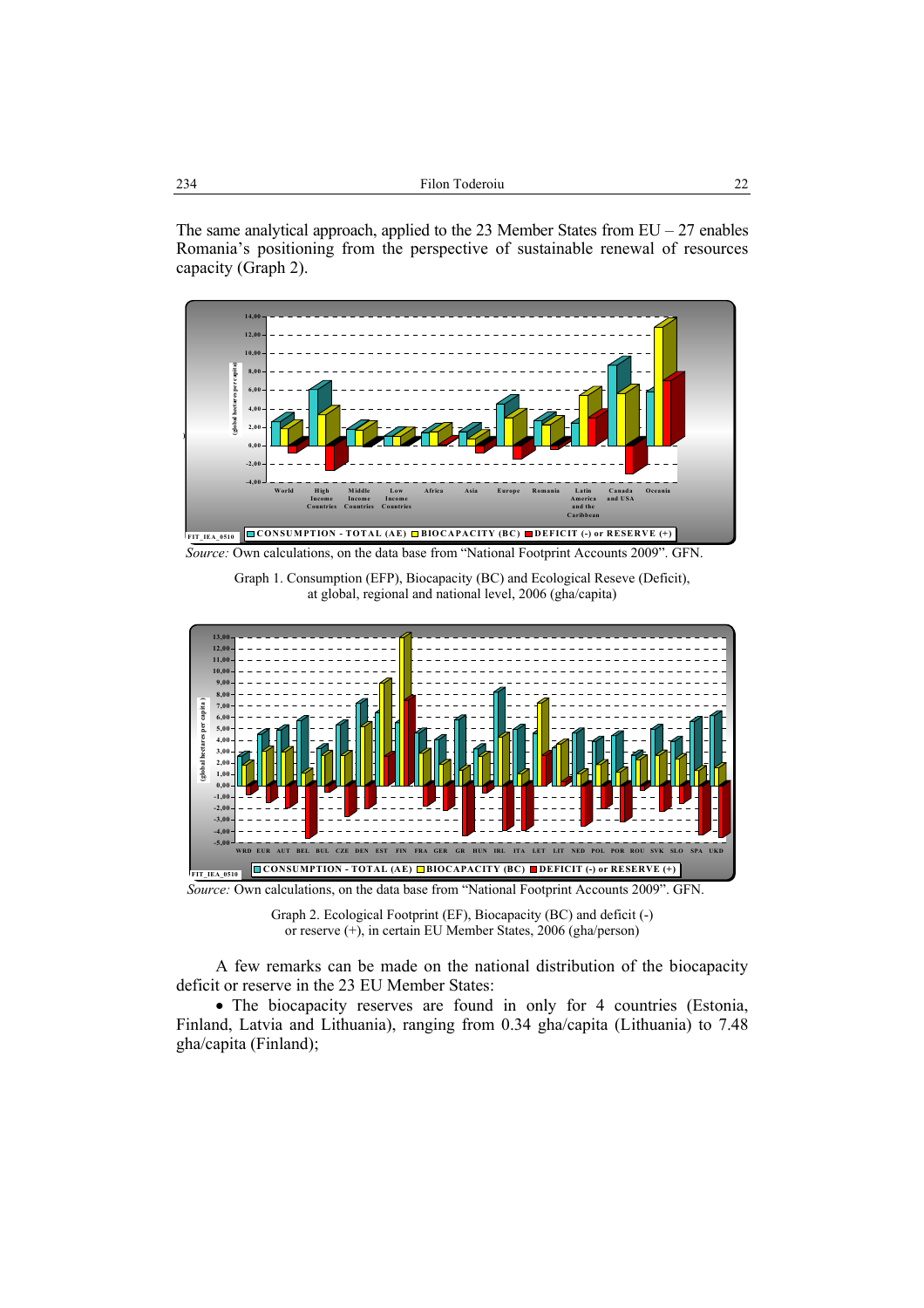• The remaining 19 countries have biocapacity deficit, ranging from minimum 0.40 gha/capita (Romania) to maximum 4.61 gha/capita (Belgium).

On a comparative basis, practically for all the 4 components of consumption Footprint, at macro-economic level, the 22 EU member countries taken into consideration have higher levels compared to Romania (Graph 3). This reveals that in the reference year 2006, the Ecological Footprint related to the national production was significantly influenced by the unfavourable foreign trade balance (prevalence of imports in the face of exports).



Graph 3. Ecological Footprint (EF) and Biocapacity (BC) in Europe, 2006 (Romania = 1)

On the other hand, with regard to Biocapacity, 9 of the 22 compared countries have lower levels of biocapacity per capita (Belgium, Germany, Greece, Italy, Netherlands, Poland, Portugal, Spain and United Kingdom). In numerical terms, the ecological deficit of 0.4 gha/capita in Romania (resulting from difference between the Ecological Footprint  $-2.7$  gha/capita and biocapacity  $-2.3$  gha/capita) is the lowest in the 19 investigated countries, while the maximum deficit is present in Belgium (- 4.6 gha/capita).

Romania's place among the EU Member States with regard to the Ecological Footprint and Biocapacity levels can be completed with the changes that were produced in the reference period 1961–2006 (Table 7).

Under the background of 16,2% demographic growth in the period 1961–2006, Romania had relative modifications in the quasi-totality of investigated indicators, which are rather close to minimum levels.

Thus, with a 69.1% increase of its total Ecological Footprint, in the year 2006 compared to 1961, Romania is placed between the minimum trend (+10.7% in Hungary) and the maximum trend (+408.8% in Greece). Per capita, the trends are maintained as regards the direction, but they differ as regards the intensity, due to the correction induced by the population dynamics.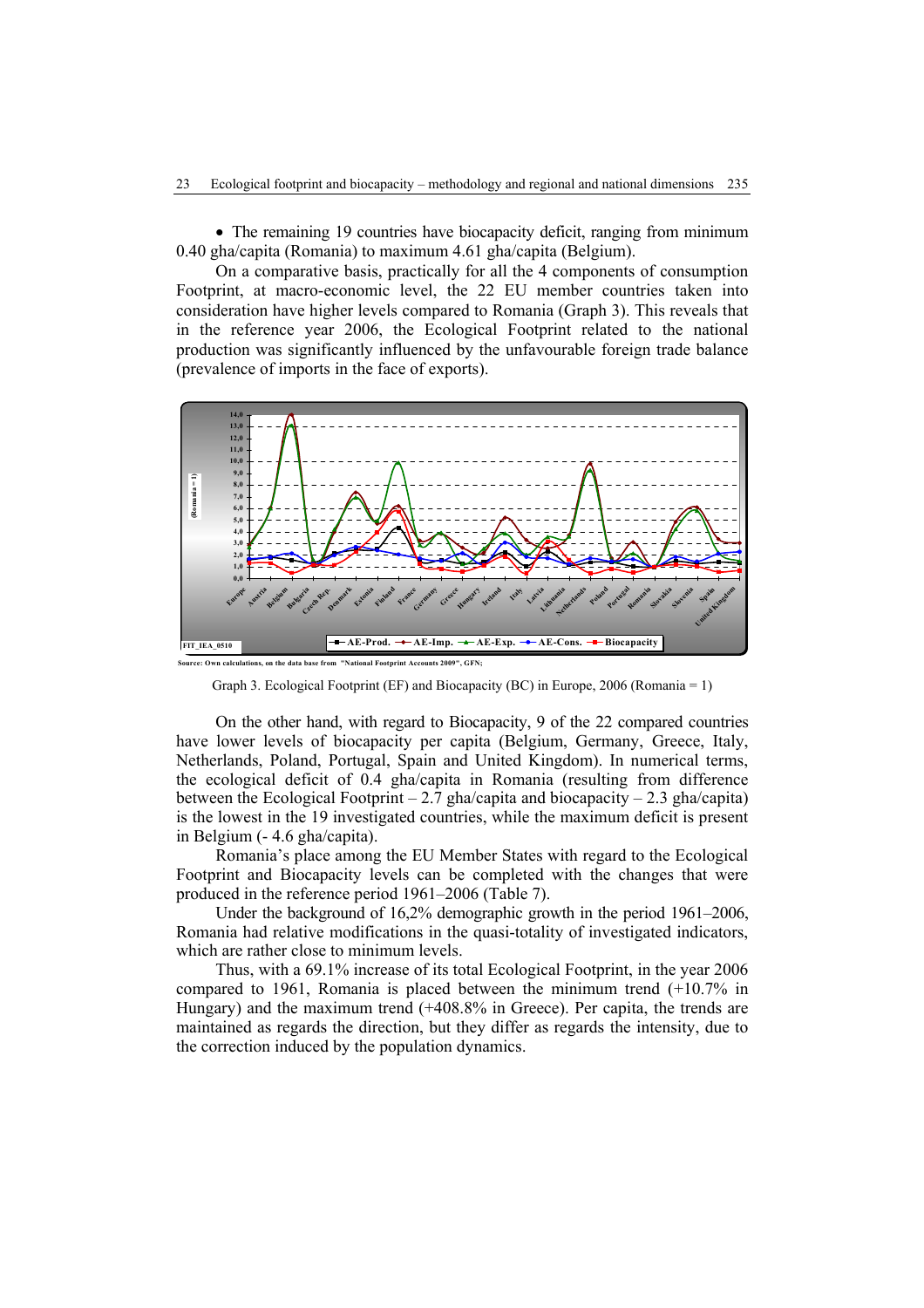#### *Table 7*

| <b>Regions/Countries</b> |        | Population EFP per cap. EFP-Total BC per cap. BC-Total HDI - 1980 HDI - 2006 |       |         |         |      |      |
|--------------------------|--------|------------------------------------------------------------------------------|-------|---------|---------|------|------|
| World                    | 114    | 13                                                                           | 141.9 | $-51,4$ | 4       |      |      |
| <b>Europe</b>            | 21,6   | 33,4                                                                         | 52,7  | $-20.8$ | $-9,3$  |      |      |
| Austria                  | 17,5   | 95,7                                                                         | 129,9 | $-14,6$ | 0,3     | 0,87 | 0,95 |
| Belgium                  | 14,1   | 32                                                                           | 50,5  | $-25,4$ | $-14,9$ | 0,87 | 0,95 |
| Bulgaria                 | $-3,1$ | 35,5                                                                         | 31,3  | $-1,9$  | $-4,9$  |      | 0,84 |
| Denemark                 | 17,7   | 12,1                                                                         | 31,9  | $-23,5$ | $-10$   | 0,88 | 0,95 |
| France                   | 32,5   | 38,2                                                                         | 83,1  | $-9,2$  | 20,3    | 0.88 | 0,96 |
| Germany                  | 12,6   | 37,1                                                                         | 54,3  | 0,1     | 12,7    | 0,87 | 0,95 |
| Grece                    | 32,6   | 283,6                                                                        | 408,8 | 0,6     | 33,5    | 0,84 | 0.94 |
| Hungary                  | 0,4    | 10,2                                                                         | 10,7  | 7,5     | 8       | 0,8  | 0,88 |
| Irlande                  | 49     | 126,2                                                                        | 237   | $-22,3$ | 15,7    | 0,84 | 0,96 |
| Italy                    | 16,2   | 116                                                                          | 151,1 | $-2,07$ | $-7,8$  | 0.86 | 0.95 |
| Netherlands              | 40,6   | 40                                                                           | 96,9  | $-26,6$ | 3,3     | 0.89 | 0,96 |
| Poland                   | 26,9   | 24,8                                                                         | 58,3  | $-38,3$ | $-21,7$ |      | 0,88 |
| Portugal                 | 18,8   | 73,6                                                                         | 106,2 | 6,3     | 26,2    | 0,77 | 0,91 |
| Romania                  | 16,2   | 45,5                                                                         | 69,1  | $-5,5$  | 9,8     |      | 0,83 |
| Spain                    | 42,7   | 120                                                                          | 214   | $-27$   | 4,2     | 0.86 | 0.95 |
| United Kingdom           | 14,8   | 59                                                                           | 82,5  | 1,4     | 16,5    | 0,86 | 0,95 |

Relative changes in the Ecological Footprint and Biocapacity in the period 1961–2006, in correlation with the human development indices (HDI), in the EU Member States

*Source:* National Footprint Accounts 2009, GFN.

While in total Ecological Footprint, in the investigated period, a general increasing trend was noticed (justified by the increasing demand of resources in the economic development process), in total Biocapacity, as expression of the supply of renewable resources, the trends are both positive in 11 countries (from  $0.3\%$  – Austria to 33.5% – Greece, and Romania 9.8%) and negative in 5 countries (from – 4.9% in Bulgaria to –21.7% in Poland). Per capita, the demographic growth incidence corrected the total biocapacity trend, in the sense that in 5 of the 16 investigated countries the trend was progressive, while in 11 countries the trend was regressive.

# **4. CONCLUSIONS AND OPENINGS**

1. The correct unit of measurement of the Ecological Footprint is the "global hectare" (gha) and not the (normal) hectare; this can be considered a unitary "currency" by which the different fertility of areas can be equalized. The "global hectare" thus corresponds to a biological productivity hectare at global level, making it possible to compare different countries or zones, at global level.

2. The Earth, in its entirety, has already a Footprint that is larger than our planet. Translated into economic language, this means that we are living not on "interests" (perennial renewable resources), but on "capital" (the substance of nature). At this can last only for some time.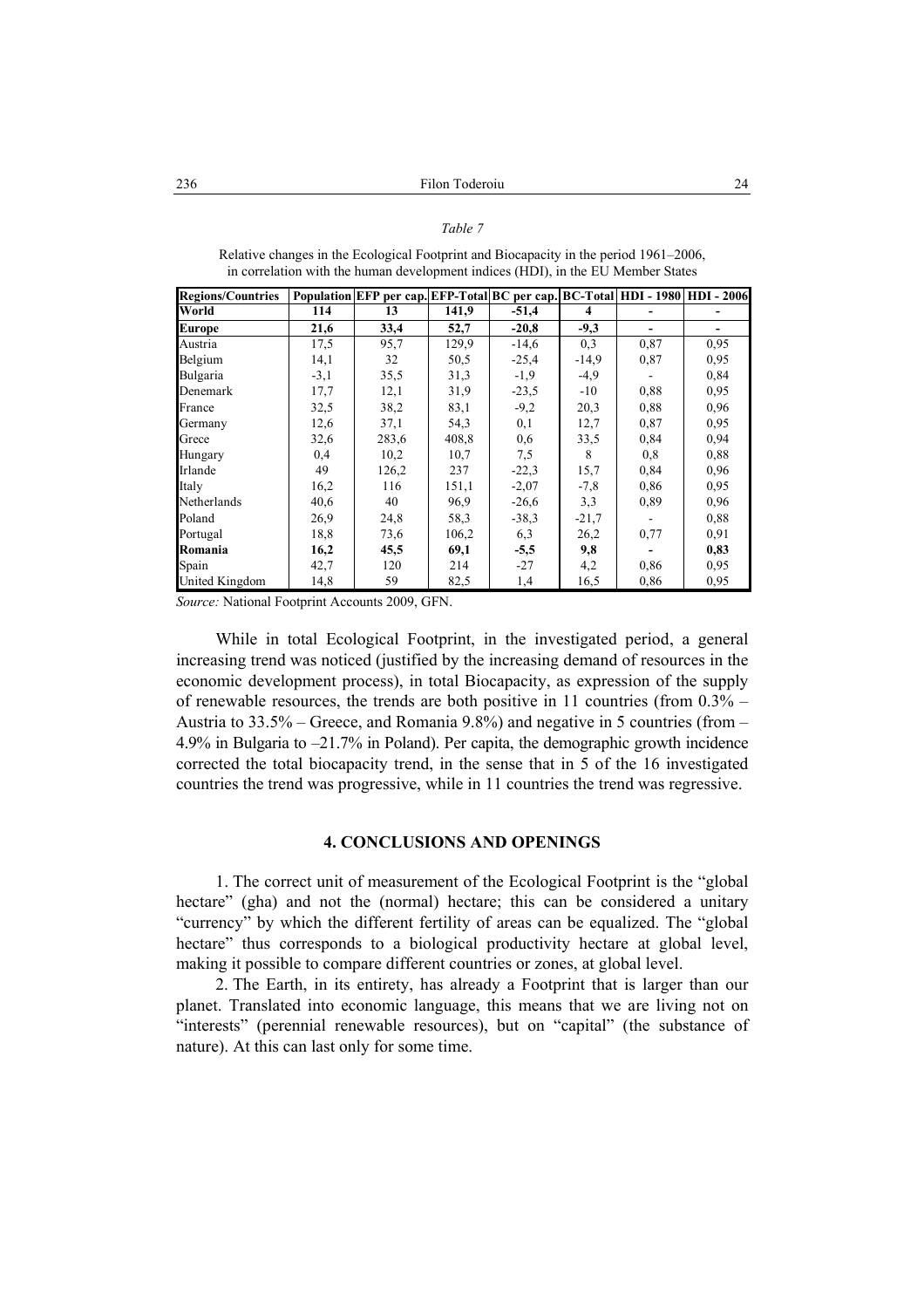3. The humanity is already in "overshoot", using more resources than the planet can regenerate; if the consumption trends in the rich countries and in the emergent economies continue at current rates, this overshoot will dramatically increase, resulting in increased degradation of the Earth's capacity to generate resources, continuation of greenhouse gas and other wastes accumulation, and the possible collapse of the critical ecosystems.

4. The Ecological Footprint (EF), more than 15 years ago, became an increasingly robust modality to capture the human demand on nature. Yet its evolution is not completed. With the recognition of the value of this metrics and its adoption by more governments and businesses, it has become clear that the Ecological Footprint (EF) development must be significantly accelerated.

5. The total Footprint for the activities of a given population is measured in term of "global hectares". A global hectare is one hectare (2.47 acres) of biological productive area, with annual productivity equal to the world average. At present, the biosphere has approximately 11.2 billion hectares of biological production area, which corresponds to about one quarter of the Earth's area.

6. By comparing the Ecological Footprint measure with the actual bioproductive capacity of a certain nation, it is possible to determine whether the country has ecological deficit (using more resources than it has) or it has ecological reserve.

7. The regional and national distribution of global Ecological Footprint (EF) and Biocapacity has two main presentation forms, based upon two classification criteria of countries (the development level criterion – income per capita and the geographical-regional criterion).

8. In this context, the European continent is placed, with its 4.5 gha/person at the middle of the scale, while in the panel of the 23 EU member countries for which calculations have been made, the average Ecological Footprint of total consumption is about 5.5 gha/person, ranging from maximum 8.2 gha/person (in Ireland) to minimum 2.7 gha/person( in Romania).

9. From the perspective of the capacity of sustainable renewal of resources (biocapacity), Europe is on the 5th place among the 6 geographical areas of the Earth, as decreasing order of the shares of the 5 biocapacity components (grazing land – with  $6.16\%$ ), on the 4th position in other two components (cropland – with 33.49% and fishing grounds – with 9.11%) and on the 2nd position (forests – with 47.31% and built-up land – with 3.93%).

10. While in total Ecological Footprint, in the investigated period, a general increasing trend was noticed (justified by the increasing demand of resources in the economic development process), in total Biocapacity, as expression of the supply of renewable resources, the trends are both positive in 11 countries (from 0.3% in Austria to 33.5% in Greece, and Romania 9.8%) and negative in 5 countries (from  $-4.9$  % in Bulgaria to  $-21.7\%$  in Poland). Per capita, the demographic growth incidence corrected the total biocapacity trend, in the sense that in 5 of the 16 investigated countries the trend was progressive, while in 11 countries the trend was regressive.